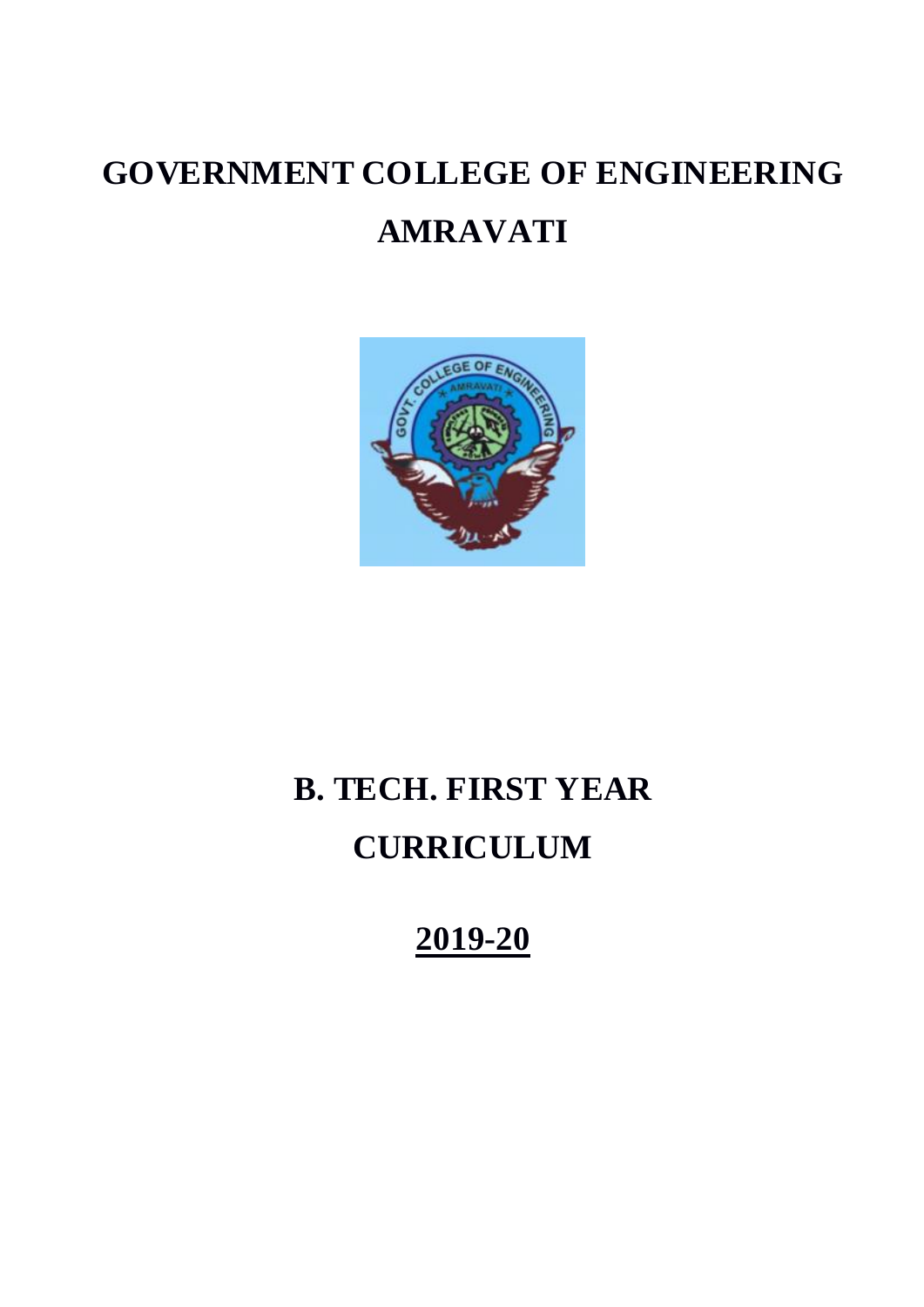| <b>Teaching Scheme</b><br><b>Evaluation Scheme</b> |                    |                              |               |                 |                                        |                |            |               |         |            |                  |              |                |
|----------------------------------------------------|--------------------|------------------------------|---------------|-----------------|----------------------------------------|----------------|------------|---------------|---------|------------|------------------|--------------|----------------|
| Category                                           | <b>Course Code</b> | <b>Course Title</b>          | <b>Theory</b> | <b>Tutorial</b> | <b>Practical</b>                       |                |            | <b>Theory</b> |         |            | <b>Practical</b> | <b>Total</b> | Credits        |
|                                                    |                    |                              |               |                 | Hrs/week   Hrs/week   Hrs/week   Total |                | <b>MSE</b> | TA            | ESE     | <b>ICA</b> | ESE              |              |                |
| MC                                                 | <b>SHU100</b>      | <b>Induction Program</b>     |               |                 | T wo weeks mandatory audit course      |                |            |               |         |            |                  |              | $\mathbf{0}$   |
| <b>BSC</b>                                         | <b>SHU121</b>      | Physics                      | 3             |                 | ---                                    | 4              | 30         | 10            | 60      | ---        | $- - -$          | 100          | $\overline{4}$ |
| <b>BSC</b>                                         | <b>SHU122</b>      | Calculus and Linear Algebra  | 3             |                 | $- - -$                                | 4              | 30         | 10            | 60      | ---        | $- - -$          | 100          | 4              |
| <b>ESC</b>                                         | <b>EEU121</b>      | Basic Electrical Engineering | 3             | ---             | ---                                    | 3              | 30         | 10            | 60      | ---        | $--$             | 100          | 3              |
| <b>ESC</b>                                         | <b>CEU121</b>      | <b>Engineering Mechanics</b> | 3             | ---             | ---                                    | 3              | 30         | 10            | 60      | ---        | $- - -$          | 100          | 3              |
| <b>HSMC</b>                                        | <b>SHU123</b>      | English                      | 2             | ---             | $- - -$                                | $\overline{2}$ | ---        | $- - -$       | 60      | ---        | $- - -$          | 60           | $\overline{c}$ |
| <b>BSC/LC</b>                                      | <b>SHU124</b>      | Physics Lab                  | ---           | ---             | $\overline{2}$                         | $\overline{2}$ | ---        | ---           | $---$   | 50         | $---$            | 50           |                |
| ESC/LC                                             | <b>EEU122</b>      | Basic Electrical Engg Lab    | ---           | ---             | $\overline{2}$                         | $\overline{2}$ | ---        | $- - -$       | $- - -$ | 50         | $---$            | 50           |                |
| <b>ESC/LC</b>                                      | <b>CEU122</b>      | Engineering Mechanics Lab    | ---           | ---             | $\overline{2}$                         | $\overline{c}$ | ---        | ---           | $---$   | 50         | $---$            | 50           | л.             |
| <b>HSMC/LC</b>                                     | <b>SHU125</b>      | English Lab                  | ---           | ---             | $\overline{2}$                         | $\overline{c}$ | ---        | $---$         | $---$   | 50         | $---$            | 50           |                |
| ESC/LC                                             | <b>MEU121</b>      | Workshop Practice I          | ---           | $- - -$         | $\overline{2}$                         | $\overline{2}$ | ---        | $--$          | $- - -$ | 50         | $---$            | 50           | л.             |
|                                                    |                    | <b>Total</b>                 | 14            | $\overline{c}$  | 10                                     | 26             | 120        | 40            | 300     | 250        | $\Omega$         | 710          | 21             |

#### **Semester I**

#### **Semester II**

| <b>Teaching Scheme</b> |                             |                                                                         |                |                 |                            |                | <b>Evaluation Scheme</b>          |     |            |                        |          |     |                |
|------------------------|-----------------------------|-------------------------------------------------------------------------|----------------|-----------------|----------------------------|----------------|-----------------------------------|-----|------------|------------------------|----------|-----|----------------|
|                        | <b>Category Course Code</b> | <b>Course Title</b>                                                     | <b>Theory</b>  | <b>Tutorial</b> | Practical                  |                | <b>Theory</b><br><b>Practical</b> |     |            | <b>Total   Credits</b> |          |     |                |
|                        |                             |                                                                         |                |                 | Hrs/week Hrs/week Hrs/week | <b>Total</b>   | <b>MSE</b>                        | TA  | <b>ESE</b> | <b>ICA</b>             | ESE      |     |                |
| <b>BSC</b>             | <b>SHU221</b>               | Chemistry                                                               | 4              | --              |                            | 4              | 30                                | 10  | 60         | $- - -$                | $- - -$  | 100 | 4              |
| <b>BSC</b>             | <b>SHU222</b>               | Integral calculus and<br>differential equations                         | 3              |                 |                            | 4              | 30                                | 10  | 60         | ---                    | ---      | 100 | $\overline{4}$ |
| <b>ESC</b>             | <b>CSU221</b>               | Programming for Problem<br>solving                                      | 3              | $- - -$         |                            | 3              | 30                                | 10  | 60         | $- - -$                | ---      | 100 | 3              |
| <b>ESC</b>             | <b>MEU221</b>               | <b>Engineering Graphics</b>                                             | $\overline{c}$ | $- - -$         | ---                        | $\overline{c}$ | 30                                | 10  | 60         | $- - -$                | ---      | 100 | $\overline{2}$ |
| <b>ESC</b>             | <b>MEU222/</b><br>ET U221   | <b>Basic Mechanical</b><br>Engineering/Basic<br>Electronics Engineering | $\overline{2}$ |                 |                            | $\overline{2}$ | 30                                | 10  | 60         | $- - -$                | $---$    | 100 | $\overline{2}$ |
| <b>BSC/LC</b>          | <b>SHU223</b>               | Chemistry Lab                                                           | ---            | $---$           | $\overline{2}$             | $\overline{2}$ | $---$                             | --- | $--$       | 50                     | $---$    | 50  | 1              |
| ESC/LC                 | <b>CSU222</b>               | Programming for Problem<br>solving Lab                                  | ---            | ---             | 4                          | $\overline{4}$ | ---                               | --- | $- - -$    | 50                     | $---$    | 50  | $\overline{2}$ |
| ESC/LC                 | <b>MEU223</b>               | Engineering Graphics Lab                                                | ---            | $- - -$         | 4                          | 4              | $---$                             | --- | $- - -$    | 50                     | $---$    | 50  | $\overline{c}$ |
| <b>ESC/LC</b>          | <b>MEU224</b>               | Workshop Practice II                                                    | ---            | $---$           | $\overline{c}$             | $\overline{c}$ | $---$                             | --- | $---$      | 50                     | $---$    | 50  | 1              |
|                        |                             | <b>Total</b>                                                            | 14             |                 | 12                         | 27             | 150                               | 50  | 300        | 200                    | $\Omega$ | 700 | 21             |

**TA: Teacher Assessment MSE: Mid Semester Examination ESE: End Semester Examination ICA: Internal Continuous Assessment**

**MSE Duration: 1.30 Hrs all courses** 

#### **Important Note:**

MEU222 for only Electrical, Electronics & TC, Computer Science, Information Technology and Instrumentation Engineering branch ETU221 for only Civil and Mechanical Engineering branch

In Semester I, the students of Civil, Mechanical, Electrical & Instrumentation Engineering shall be offered group A courses, and that of Electronics & TC, Computer Science and Information Technology shall be offered group B courses. In Semester II, vice versa.

**In addition following courses are offered**

SHU122 and MEU121 for all students in Semester I. SHU222 and MEU224 for all students in Semester II.

MEU222 shall be offered in Semester I for Electronics & TC, Computer Science, Information Technology branch. And it shall be offered in Semester II for Electrical and Instrumentation Engineering branch

ETU221 shall be offered in Semester II for Civil and Mechanical Engineering branch.

#### **There should be direct correspondence of group A and group B courses.**

| Sr. No. |                    | <b>Group A Courses</b>              | <b>Group B Courses</b> |                                     |  |  |
|---------|--------------------|-------------------------------------|------------------------|-------------------------------------|--|--|
|         | <b>Course Code</b> | <b>Title of Course</b>              | <b>Course Code</b>     | <b>Title of Course</b>              |  |  |
|         | <b>SHU121</b>      | Physics                             | <b>SHU221</b>          | Chemistry                           |  |  |
| ◠       | <b>EEU121</b>      | <b>Basic Electrical Engineering</b> | <b>CSU221</b>          | Programming for Problem solving     |  |  |
| 3       | <b>CEU121</b>      | <b>Engineering Mechanics</b>        | <b>MEU221</b>          | <b>Engineering Graphics</b>         |  |  |
|         | <b>SHU123</b>      | English                             | <b>SHU223</b>          | Chemistry Lab                       |  |  |
|         | <b>SHU124</b>      | Physics Lab                         | <b>CSU222</b>          | Programming for Problem solving Lab |  |  |
| h       | <b>EEU122</b>      | Basic Electrical Engineering Lab    | <b>MEU223</b>          | Engineering Graphics Lab            |  |  |
|         | <b>CEU122</b>      | Engineering Mechanics Lab           |                        |                                     |  |  |
|         | <b>SHU125</b>      | English Lab                         |                        |                                     |  |  |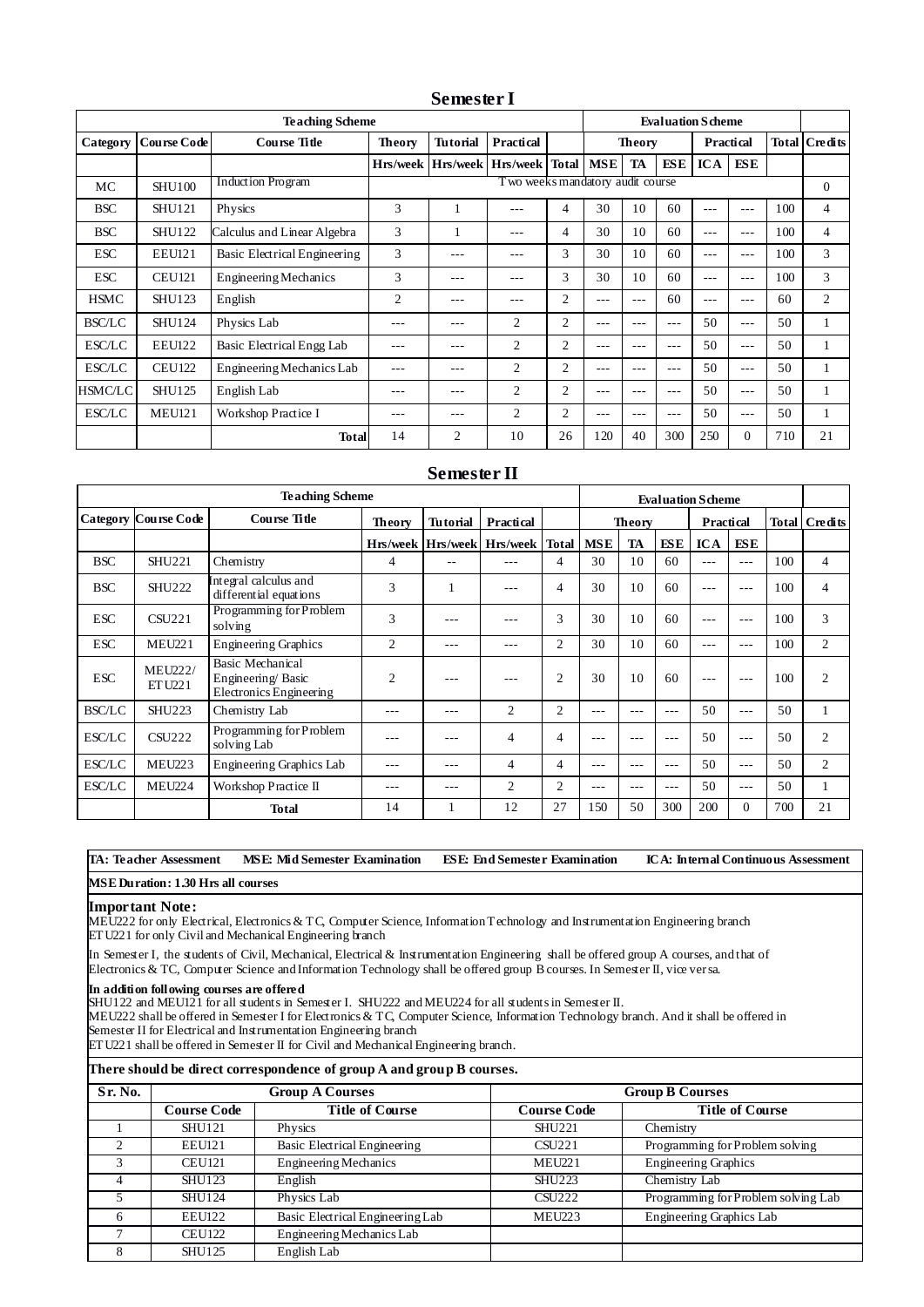| <b>Category of Course</b> |                              | Definition<br>Credits                                 |  |                      |    |  |
|---------------------------|------------------------------|-------------------------------------------------------|--|----------------------|----|--|
| BSC                       | <b>Basic Science Courses</b> |                                                       |  |                      | 18 |  |
| ES C                      | Engineering Science Courses  | 21                                                    |  |                      |    |  |
| <b>HSMC</b>               |                              | Humanities and Social Sciences including Mgt. Courses |  |                      |    |  |
|                           |                              |                                                       |  | <b>Total Credits</b> | 42 |  |

## **SHU100 Induction Program**

Teaching Scheme: Two weeks mandatory course Credit : 00 **----------------------------------------------------------------------------------------------------------------------------**

Government College of Engineering, Amravati propose a 2-week long induction program for the UG students entering the institution, right at the beginning of first semester. It will be helpful to students to adjust the new environment and inculcate the spirit of vision and mission of the institution. All students admitted to the B.Tech programme will have to take Induction program as an additional requirement with minimum 75% attendance and be completed within first four semesters.

| 2 weeks duration                                                |  |
|-----------------------------------------------------------------|--|
| •Physical activity                                              |  |
| •Creative Arts                                                  |  |
| •Universal Human Values                                         |  |
| $\bullet$ Literary                                              |  |
| •Proficiency Modules                                            |  |
| •Lectures by Eminent People                                     |  |
| • Visits to local Areas                                         |  |
| • Familiarization to Dept./Branch $& Inno \times \text{ations}$ |  |
|                                                                 |  |

## **SHU121 Physics**

| Teaching Scheme : $03 L + 01T$          |                                             | Total 04 | Credit           | $\cdot$ 04 |
|-----------------------------------------|---------------------------------------------|----------|------------------|------------|
| $ESE$ duration $\qquad$ : 2 Hrs 30 min. | Evaluation Scheme : 30 MSE + 10 TA + 60 ESE |          | Total marks: 100 |            |
|                                         |                                             |          |                  |            |

## **Course Objectives:**

I. To provide exposure about the basic principles of Physics along with the possible applications.

II. To develop an insight that provide necessary foundation for scientific thinking and innovation.

III. To create awareness about vital role played by science & recent advancements in technology.

The propagation of light and geometric optics: Fermat's principle of stationary time and its applications e.g. in explaining mirage effect, laws of Light as an electromagnetic wave and Fresnel equations, reflectance and transmittance, Brewster's angle, total internal reflection, and evanescent wave. Mirrors and lenses and optical instruments based on them

Wave optics: Huygens' principle, superposition of waves and interference of light by wave front splitting and amplitude splitting; Young's double slit experiment, Newton's rings, Michelson interferometer, Mach-Zehnder interferometer. Farunhofer diffraction from a single slit and a circular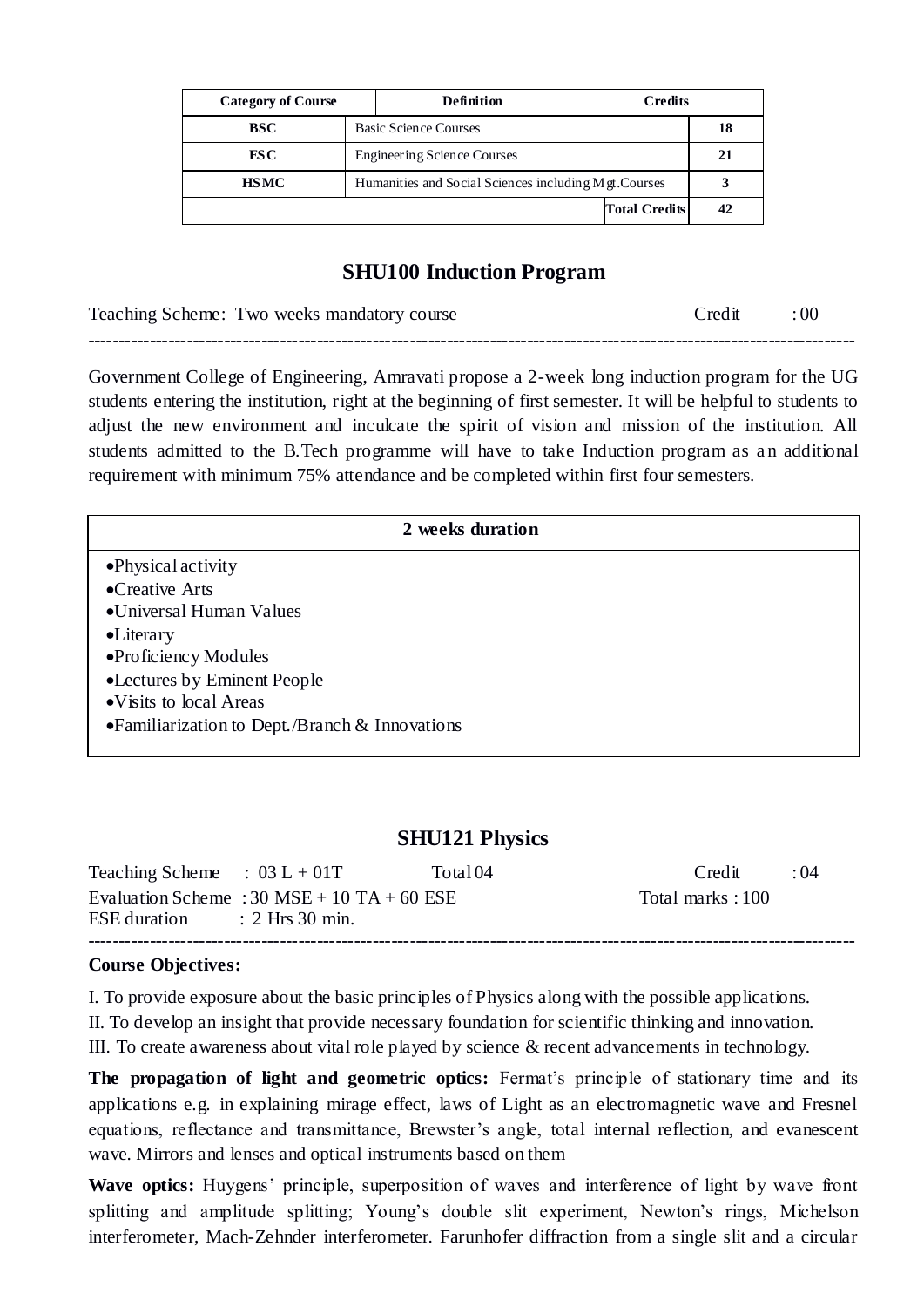aperture, the Rayleigh criterion for limit of resolution and its application to vision; Diffraction gratings and their resolving power

Lasers: Energy levels in atoms, radiation-matter interaction, absorption of light, spontaneous emission of light, Stimulated emission of light, population of energy levels, Einstein A and B coefficients, Metastable state, population inversion, resonant cavity, excitation mechanisms, Lasing action, Properties of laser, characteristics of different types of laser, Types of laser - Solid State Laser: Nd–YAG, Gas Laser: He-Ne, Semiconductor Laser, Applications of Laser in Engineering.

**Introduction to Quantum Mechanics:** Introduction to Quantum mechanics, Wave nature of Particles, Wave packet, Heisenberg's Uncertainty principle (its experimental illustration), application (non existence of electron in nucleus), wave function, Time-dependent and time-independent Schrödinger wave equations, motion of a free particle, Solution of stationary-state Schrodinger equation for one dimensional problems–particle in a box.

Semiconductor Physics: Intrinsic and extrinsic semiconductors, Dependence of Fermi level on carrier-concentration and temperature (equilibrium carrier statistics), Carrier generation and recombination, Carrier transport: diffusion and drift, p-n junction, Metal-semiconductor junction (Ohmic andSchottky), Semiconductor materials of interest for optoelectronic devices.

## **Text Books:**

1. A Textbook of Engineering Physics, M. N. Avadhanulu, P. G. Kshirsagar, S. Chand, 2016

2. Textbook of Optics, N. Subrahmanyam, Brij Lal, S. Chand, 2006

## **Reference Books:**

1. Optics, A. Ghatak, McGraw Hill Education, 2012.

2. Engineering Physics, Dattu R. Joshi, Mc Graw Hill Education, 2010.

3. Fundamentals of Physics, D. Halliday, R. Resnick, J. Walker, John Wiley & Sons, 2011

**Course Outcomes:** After completion of course, the student will be able to

SHU121.1 Demonstrate competency, understanding basic concepts & working principles of physics. SHU121.2 Understand the concepts in modern physics and will be able to apply them.

## **SHU122 Calculus and Linear Algebra**

| Teaching Scheme : $03 L + 01T$ |                                             | Total 04 | Credit: $04$     |
|--------------------------------|---------------------------------------------|----------|------------------|
|                                | Evaluation Scheme : 30 MSE + 10 TA + 60 ESE |          | Total marks: 100 |
| $ESE$ duration : 2 Hrs 30 min. |                                             |          |                  |
|                                |                                             |          |                  |

## **Course Objectives:**

I. To familiarize the prospective engineers with techniques in calculus, multivariate analysis and linear algebra.

II. To equip the students with standard concepts and tools at an intermediate to advanced level that will serve them well towards tackling more advanced level of mathematics and applications that they would find useful in their disciplines.

**Infinite Series:** Convergence of series, tests for convergence, Power series, Taylor's series, series for exponential, trigonometric and logarithm functions, Fourier series, Half range sine and cosine series, Parseval"s theorem.

Partial Differentiation: Partial derivatives of first and higher orders; total derivative, homogeneous function-Euler's theorem Tangent plane and normal line, Maxima, minima and saddle points, Lagrange's method of undetermined multipliers. Jacobian  $\&$  its properties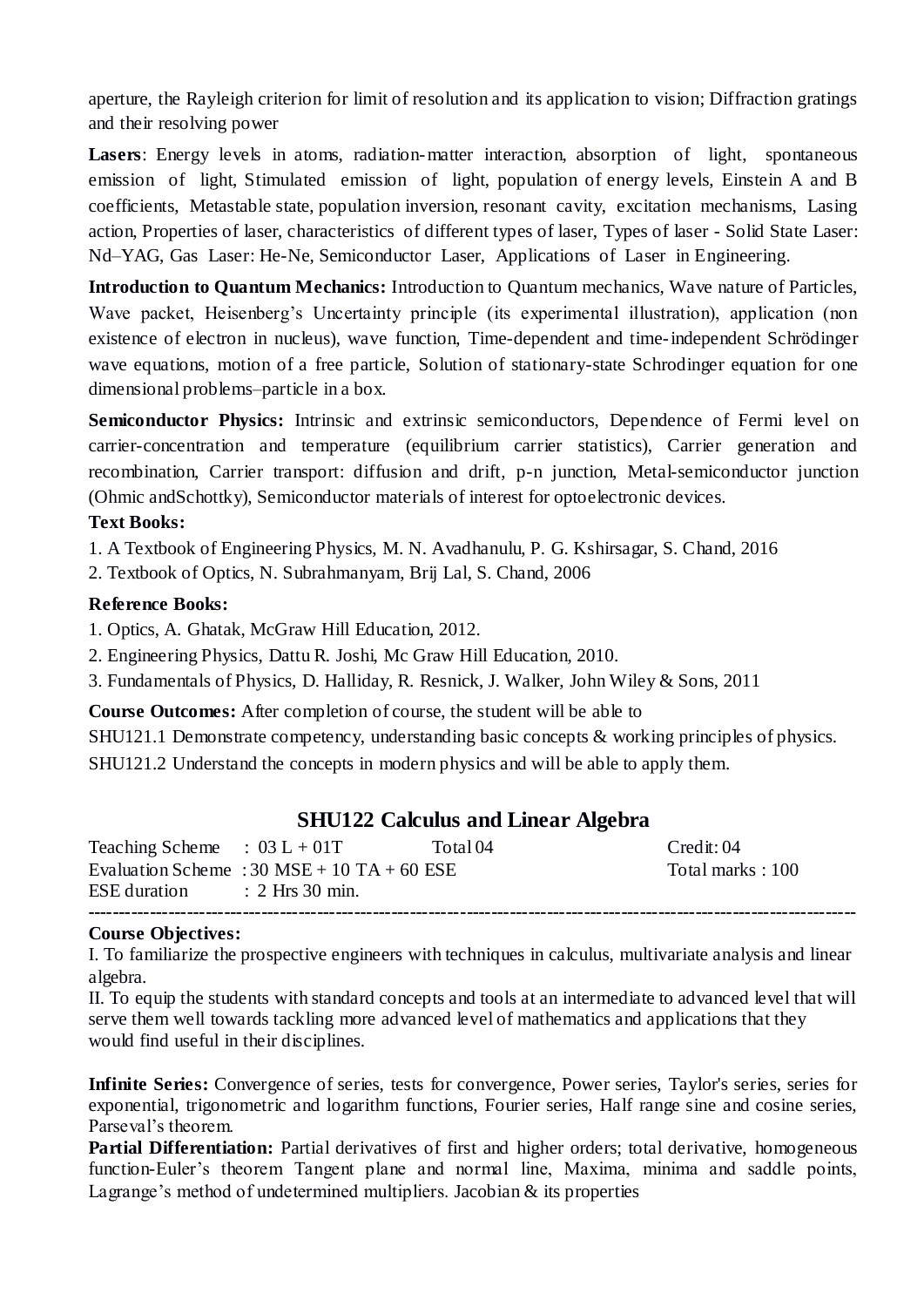**Matrices:** Rank of a matrix; Echelon and normal form of a matrix; Homogeneous and nonhomogeneous system of linear equations; Eigen values and eigen vectors, Diagonalization of matrices, Cayley-Hamilton theorem(without proof), and orthogonal transformation.

**Complex Numbers:** De Moivre's theorem, Roots of equation, Hyperbolic & inverse hyperbolic functions, separation of real & imaginary parts, logarithm of complex numbers.

**Special Functions:** Beta and Gamma functions and their properties; Differentiation under integral sign; curve tracing (Cartesian and polar).

#### **Text Books:**

1. Higher Engineering Mathematics, B. S. Grewal, 43<sup>th</sup> edition, Khanna publication, new Delhi 2013.

2. A text book of Applied Mathematics, P. N. Wartikar and J. N. Wartikar (Vol I and II), Pune Vidyarthi Griha Prakashan, Pune, 7<sup>th</sup>Edition,2003.

#### **Reference Books**:

1. Higher Engineering Mathematics, B. V. Ramana, Tata McGraw Hill Publications,2007.

2. Advanced Engineering Mathematics, H. K. Dass, S. Chand and Sons,12th edition, 2002.

3. A Text book of Engineering Mathematics, N.P.Bali, Manish Goyal, Laxmi Publications, 7<sup>th</sup>edition 2008.

4. Advanced Engineering Mathematics, Erwin kreyszig, 9 Edition, John Wiley & Sons, 2006.

5. Calculus and Analytic geometry, G.B. Thomas and R.L. Finney, 9 Edition, Pearson, Reprint, 2002.

#### **Course Outcomes:**

The students will be able :

SHU122.1 to apply differential and integral calculus to notions of curvature and to improper integrals and shall have a basic understanding of Beta and Gamma functions.

SHU122.2 to use the tool of power series and Fourier series for learning advanced Engg. Mathematics. SHU122.3 to deal with functions of several variables that are essential in most of engineering branches SHU122.4. to use the essential tool of matrices and linear algebra in a comprehensive manner.

## **EEU 121 Basic Electrical Engineering**

| Teaching Scheme: $03 L$                    | Total: 03 | Credit: $03$     |
|--------------------------------------------|-----------|------------------|
| Evaluation Scheme: $30$ MSE +10 TA+ 60 ESE |           | Total Marks: 100 |
| Duration of $ESE$ : 2 Hrs. 30 min.         |           |                  |
|                                            |           |                  |

**DC Circuits:** Electrical circuit elements (R, L and C), voltage and current sources, Kirchoff current and voltage laws, analysis of simple circuits with dc excitation. Superposition, Thevenin and Norton Theorems. Time-domain analysis of first-order RL and RC circuits.

**AC Circuits:** Representation of sinusoidal waveforms, peak and rms values, phasor representation, real power, reactive power, apparent power, power factor. Analysis of single-phase ac circuits consisting of R, L, C, RL, RC, RLC combinations (series and parallel), resonance. Three- phase balanced circuits, voltage and current relations in star and delta connections.

**Transformers:** Magnetic materials, BH characteristics, ideal and practical transformer, losses in transformers, regulation and efficiency by direct loading, Auto-transformer and its applications, three-phase transformer connections (Star and Delta)

**Electrical Machines:** Generation of rotating magnetic fields, Construction and working of a threephase induction motor, Significance of torque-slip characteristic. Loss components and efficiency, starting and speed control of induction motor.Single-phase induction motor. Construction, working, torque-speed characteristic and speed control of separately excited dc motor.Construction and working of synchronous generators. [No Numericals on this module]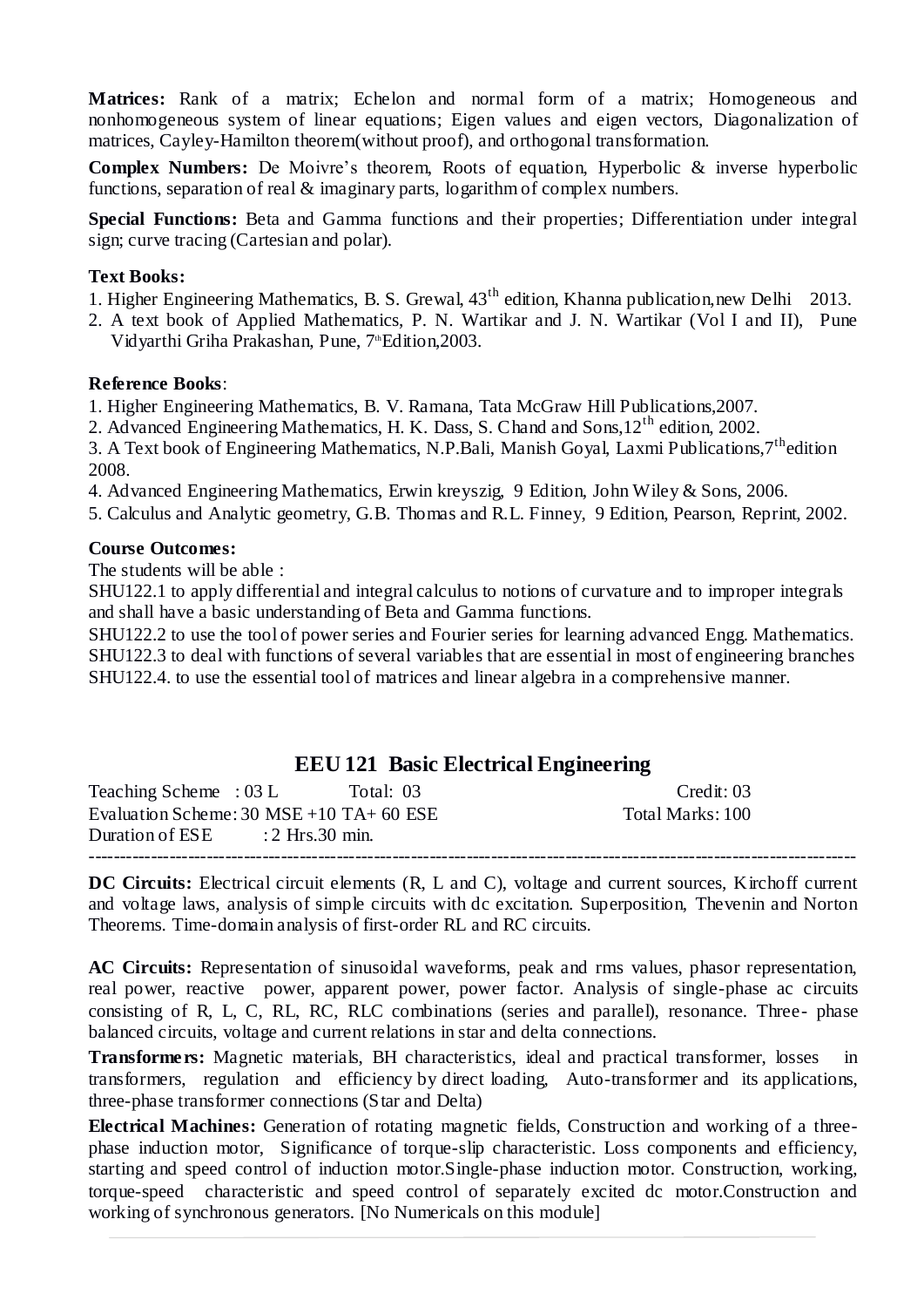**Electrical Installations:** Components of LT Switchgear: Switch Fuse Unit (SFU), MCB, ELCB, MCCB, Types of Wires and Cables, Earthing. Types of Batteries, Important Characteristics for Batteries. Elementary calculations for energy consumption, power factor improvement and battery backup.

## **SuggestedText/ReferenceBooks**

- 1. BasicElectricalEngineering, D.P.KothariandI.J.Nagrath,TataMcGrawHill, 2010.
- 2. BasicElectricalEngineering, D.C. Kulshreshtha,McGrawHill,2009.
- 3. FundamentalsofElectricalEngineering, L. S. Bobrow,OxfordUniversityPress,2011
- 4. ElectricalandElectronicsTechnology, E.Hughes,Pearson,2010.
- 5. ElectricalEngineeringFundamentals", V.D. Toro,PrenticeHallIndia,1989.

## **CourseOutcomes**

- 1. Tounderstandandanalyzebasic electricandmagneticcircuits
- 2. Tostudytheworking principlesofelectricalmachines andpowerconverters.3.
- Tointroducethecomponentsoflowvoltageelectricalinstallations

## **CEU121 Engineering Mechanics**

| Teaching Scheme : 03 L                     | Total: 03 | Credit: $03$     |
|--------------------------------------------|-----------|------------------|
| Evaluation Scheme: $30$ MSE +10 TA+ 60 ESE |           | Total Marks: 100 |
| Duration of $ESE$ : 2 Hrs. 30 min.         |           |                  |
|                                            |           |                  |

Course Objectives: The students will be able

I. To demonstrate applications of principles of mechanics for solutions of various engineering problems.

II. To inculcate in students, problem solving abilities and enhance their analytical abilities.

III. To enhance students" ability to design by solving open ended problems.

IV. To prepare the students for higher level courses such as Strength of Materials, Electrical Machines, Mechanical Design and Structural Analysis.

**Vector Mechanics:** Introduction to the principles of mechanics, General Force Systems, Moment of a force about a point and about an axis, Couple and couple moment, Couple moment as free vector, Moment of couple about a line, Resolution and composition of coplanar force system, Reduction of system of forces into a force couple system, Simple resultant, wrench. Resultant and Equilibrium of: Two-dimensional force systems and Three-dimensional force systems

**Trusses & Cables:** Analysis of simple plane trusses, Method of joints, Method of sections, Static analysis of cables for point loads.

**Friction:** Concept of friction, impending motion, angle of friction, angle of repose, cone of friction,

Coulombs laws of dry fiction, wedge blocks, belt friction, Concept of dynamic friction.

**Centroid and Centre of Gravity:**Centroid of plane areas, second moment of area, and product of inertia, perpendicular and parallel axis theorem, polar moment of inertia, radius of gyration, Principal axes and principal moment of inertia, centre of gravity, mass moment of inertia.

**Kinematics:** Kinematics of particles: Basic concepts; Rectangular components; Normal and tangential components; Radial and transverse components; motion curves Relative motion; Dependant motion. Kinematics of rigid bodies: Translational motion; Rotation about a fixed axis; General plane motion; Coriolis acceleration, Instantaneous Centre of Rotation.

**Kinetics:** Kinetics of rectilinear and circular motion of a particle acted upon by a constant and variable force system, Newton"s second law; Impulse momentum principle; Central impact; work energy equation for rigid bodies, Energy principles, concept of dynamic equilibrium.

**Virtual Work:** Work of a force, Principle of Virtual Work and its Engineering Applications.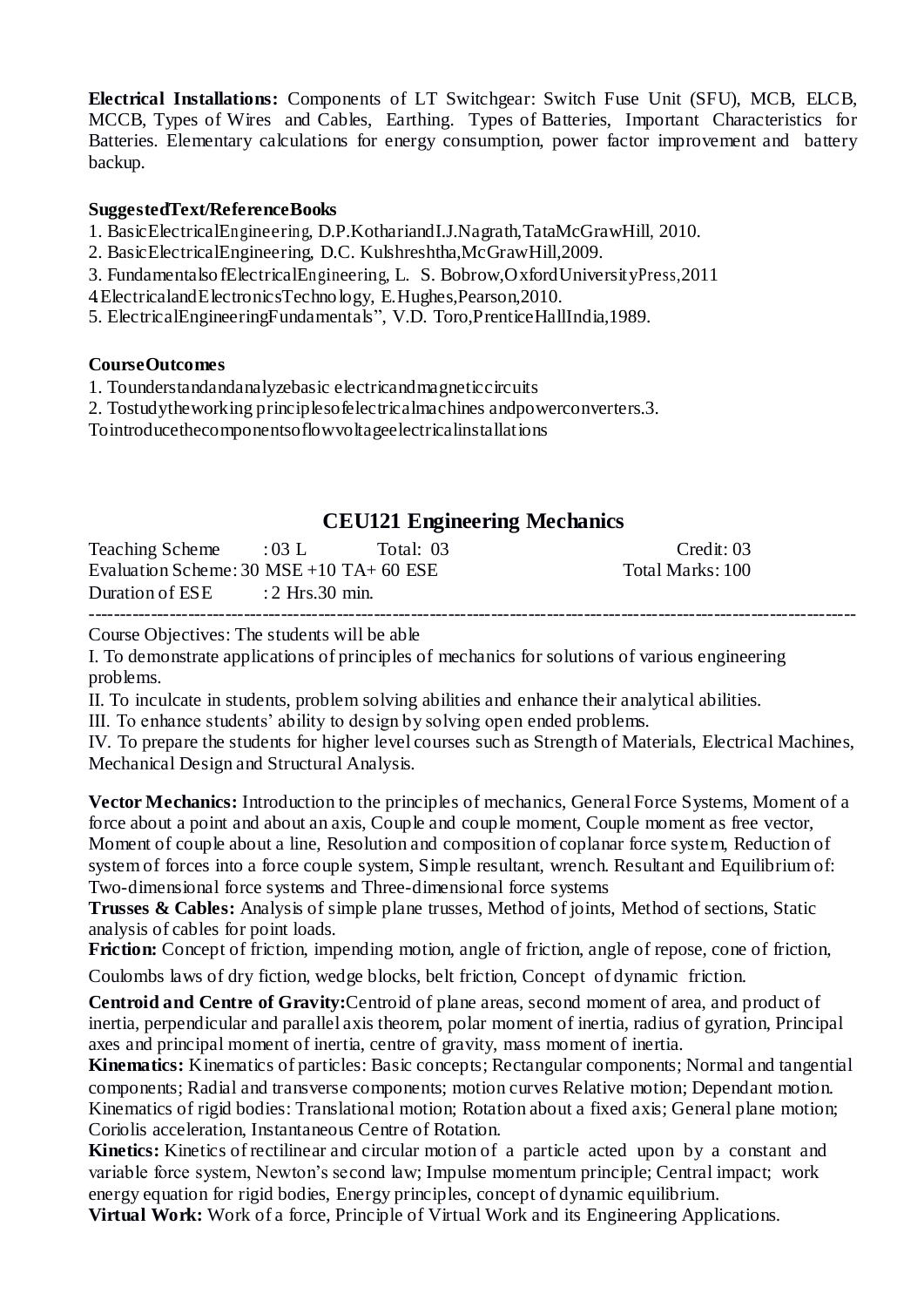## **Text Books:**

1. Vector Mechanics for Engineers, Vol. 1 – Statics and Vol. 2 – Dynamics, Beer and Johnston, 8th edition, Tata McGraw Hill International Edition, 2010.

2. Engineering Mechanics, Vol. 1 – Statics 4/e, 1998 and Vol. 2 – Dynamics, Merriam, 5/e, Wiley International, 2001.

3. Engineering Mechanics, by Dr. K. L. Kumar, Tata McGraw Hill Publications, 2011

## **References Books:**

1. Engineering Mechanics, Irving H. Shames, & Rao, Prentice Hall, New Delhi 2010.

2. Engineering Mechanics, Vol. 1–Statics and Vol. 2–Dynamics, Mokoshi, V.S., Tata MGH Books, 1996.

- 3. Engineering Mechanics, F.L.Singer, HarperCollins Publishers India, 2001
- 4. Engineering Mechanics, McLean, 3rd Edition, SCHAUM Series, 1995.
- 5. Engineering Mechanics, Timoshenko and Young, McGraw Hill Publication.
- 6. Engineering Mechnaics, R. C. Hibbeler, Pearson Publishers, 2010
- 7. NPTEL series of IIT.

## **Course Outcomes:**

After Completion of Course, the student will be able to

CEU121.1 Students shall be able to apply the principles of mechanics for solving the structures like trusses, cables and beams.

CEU121.2 Students shall be equipped with problem solving ability for rigid body mechanics.

CEU121.3 Students shall exhibit various applications of Newtonian Mechanics in their respective engineering disciplines.

CEU121.4 Students shall be clear in fundamentals before going for higher level courses such as Strength of Materials, Electrical Machines, Engineering Thermodynamics, Structural Analysis, Design of Structures, Machine Designs etc.

## **SHU123 English**

| Teaching Scheme: 02L          | Total: 02 | Credit:02       |
|-------------------------------|-----------|-----------------|
| Evaluation Scheme: 60ESE      |           | Total Marks: 60 |
| <b>ESE Duration: 2.30 Hrs</b> |           |                 |
|                               |           |                 |

**Vocabulary Building:** The concept of Word Formation, Root words from foreign languages and their use in English, Acquaintance with prefixes and suffixes from foreign languages in English to form derivatives, Synonyms, antonyms, and standard abbreviations.

**Basic Writing Skills :** Sentence Structures, Use of phrases and clauses in sentences, Importance of proper punctuation, Creating coherence, Organizing principles of paragraphs in documents, Techniques for writing precisely

**Identifying Common Errors in Writing:** Subject-verb agreement, Noun-pronoun agreement, Misplaced modifiers, Articles, Prepositions, Redundancies, Clichés

**Nature and Style of sensible Writing :**Describing, Defining, Classifying, Providing examples or evidence, Writing introduction and conclusion

**Writing Practices:** Comprehension, Précis Writing, Essay Writing

## **Suggested Readings:**

1. Practical English Usage. Michael Swan. OUP. 1995.

- 2. Remedial English Grammar. F.T. Wood. Macmillan.2007
- 3. On Writing Well. William Zinsser. Harper Resource Book. 2001
- 4. Study Writing. Liz Hamp-Lyons and Ben Heasly. Cambridge University Press. 2006.
- 5. Communication Skills. Sanjay Kumar and PushpLata. Oxford University Press. 2011.
- 6. Exercises in Spoken English. Parts. I-III. CIEFL, Hyderabad. Oxford University Press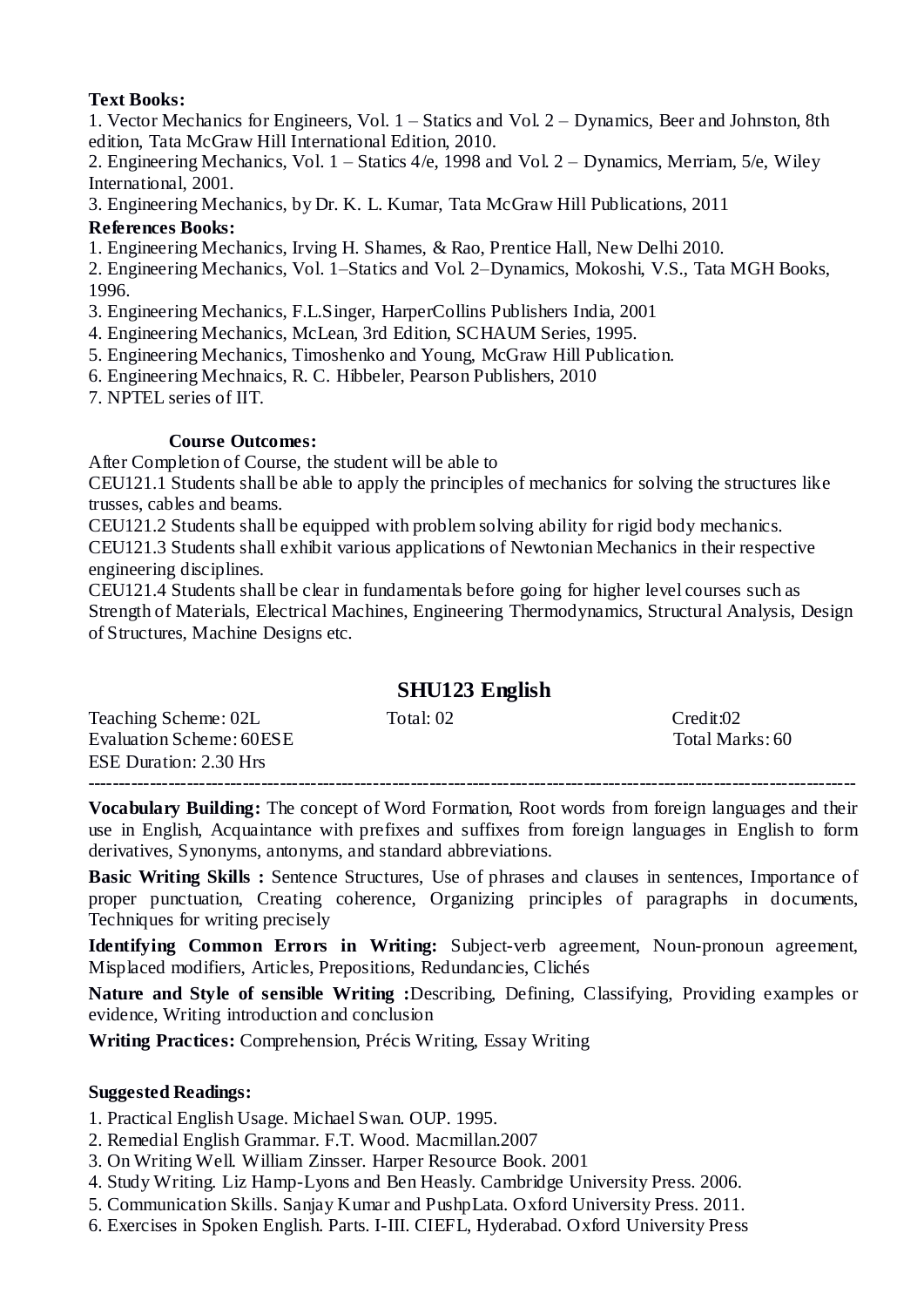## **Course Outcomes:**

The student will acquire basic proficiency in English including reading and listening comprehension, writing and speaking skills.

## **SHU124 Physics Lab**

| Teaching Scheme : 02 P                            | Total :02 | Credit:1        |
|---------------------------------------------------|-----------|-----------------|
| Evaluation Scheme: Internal Continuous Assessment |           | Total marks: 50 |
|                                                   |           |                 |

## **Course Objectives:**

I. Practical aspect of applied physics explore the relationships between physical parameters, cultivate the habit of inquiry and acquires skills of observation.

II. Identification of possible errors, analysis and interpretation of data into results.

III. Introduction to modern scientific and technical tools necessary for professional practice.

This is a representative list of practicals. The student is required to perform minimum e ight experiments as per his choice so as to cover entire contents of this course.

## **List of experiments**:

1. Determination of radius of curvature of plano-convex lens by using Newton"s rings.

2. Determination of wavelength of spectral lines using diffraction.

3. Determination of grating element-using diffraction of LASER beam.

4. Minimum deviation from a prism.

- 5. Determination of Specific rotation of optically active liquids.
- 6. Determination of energy gap in semiconductor.

7. To determine type of semiconductor and Hall coefficient. To determine the carrier concentration and conductivity of a semiconductor using Hall effect.

8. Determination of surface resistivity of given semiconductor by four probes method and study its temperature variation.

9. To determine the Curie temp and relative permitivity of given ferro-electric material.

10. Study of Meissner effect in high TC superconductors and determination of its transition temperature.

11.Study measurement of voltage and frequency using Cathode Ray Oscilloscope.

12. Study characteristics of solar cell at different intensities and determination of maximum workable power.

13. Study of optical fiber characteristics.

**Course Outcomes:** After completing this course student shall be able to

SHU123.1 Identify probable errors and their rectification.

SHU123.2 Use the techniques, skills and modern engineering tools necessary for professional practice.

## **EEU122 Basic Electrical Engineering Lab**

| Teaching Scheme : 02 P                             | Total: 02 | $C$ redit: 01   |
|----------------------------------------------------|-----------|-----------------|
| Evaluation Scheme : Internal Continuous Assessment |           | Total Marks: 50 |
|                                                    |           |                 |

## **Listof experiments/demonstrations:**

1. Basic safety precautions. Introduction and use of measuring instruments – voltmeter, ammeter, multi-meter, oscilloscope. Real-life resistors, capacitors and inductors.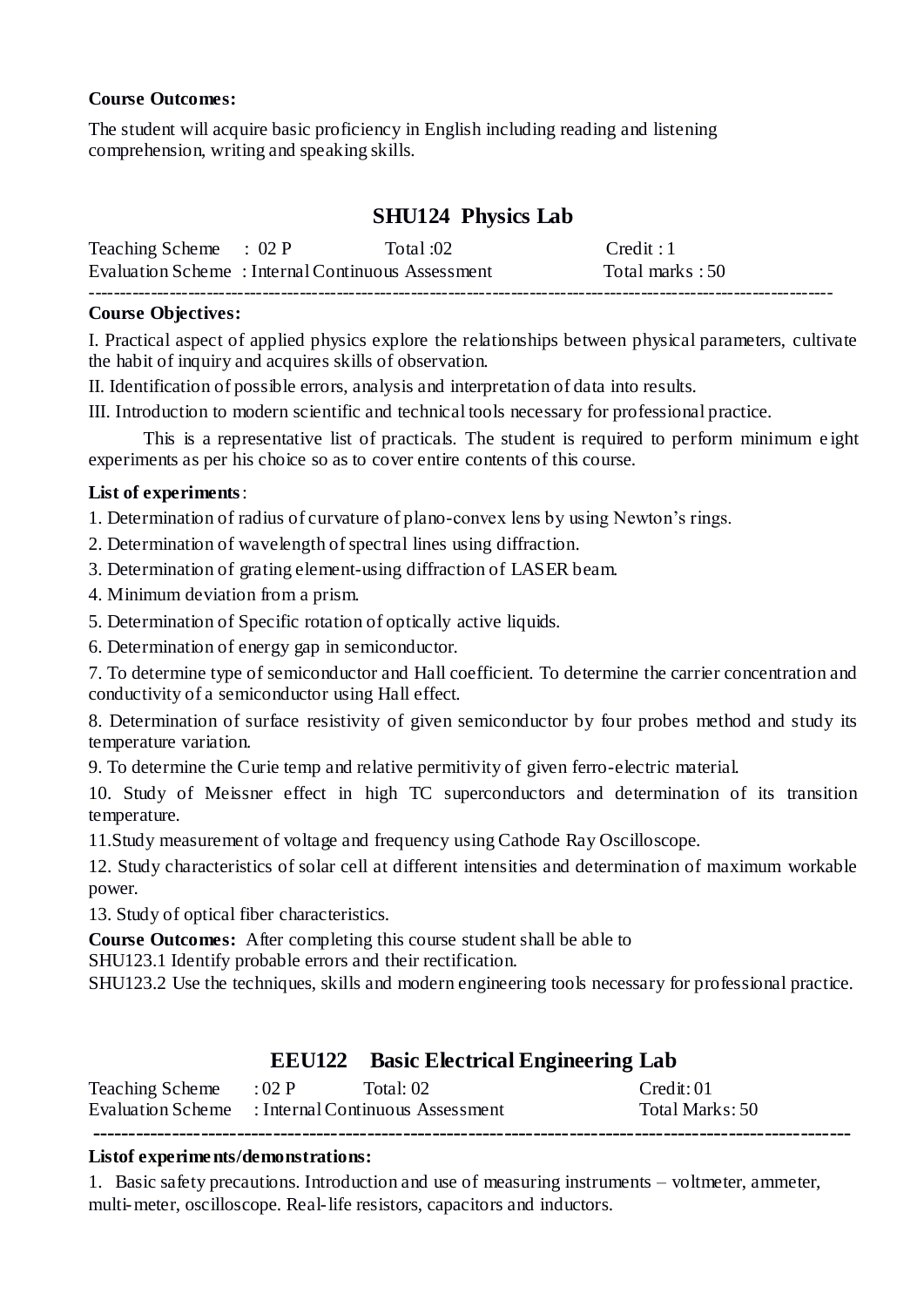2. Measuring the steady-state and transient time-response of R-L, R-C, and R-L-C circuits to a step change in voltage (transient may be observed on a storage oscilloscope). Sinusoidal steady state response of R-L, and R-C circuits – impedance calculation and verification. Observation of phase differences between current and voltage.Resonance in R-L-C circuits.

3. Transformers: Observation of the no-load current waveform on an oscilloscope (non-sinusoidal wave-shape due to B-H curve nonlinearity should be shown along with a discussion about harmonics). Loading of a transformer: measurement of primary and secondary voltages and currents, and power.

4. Three-phase transformers: Star and Delta connections. Voltage and Current relationships (lineline voltage, phase-to-neutral voltage, line and phase currents).Phase-shifts between the primary and secondary side.Cumulative three-phase power in balanced three-phase circuits.

5. Demonstration of cut-out sections of machines: dc machine (commutator-brush arrangement), induction machine (squirrel cage rotor), synchronous machine (field winding - slip ring arrangement) and single-phase induction machine.

6. Torque Speed Characteristic of separately excited dc motor.

7. Synchronous speed of two and four-pole, three-phase induction motors.Direction reversal by change of phase-sequence of connections. Torque-Slip Characteristic of an induction motor.Generator operation of an induction machine driven at super- synchronous speed.

8. Synchronous Machine operating as a generator: stand-alone operation with a load.Control of voltage through field excitation.

9. Demonstration of Components of LT switchgear.

## **Laboratory Outcomes:**

1. Getanexposuretocommonelectricalcomponentsandtheirratings.

- 2. Make electricalconnectionsbywiresofappropriateratings.
- 3. Understandtheusageofcommo nelectricalmeasuringinstruments.
- 4. Understandthebasiccharacteristicsoftransformersandelectricalmachines.
- **ICA -** Internal Continuous Assessmentshall be based on the practical record and knowledge /skills acquired. The performance shall assess experiment wise by using continuous assessment formats, A and B.

## **CEU122 Engineering Mechanics Lab**

| Teaching Scheme : 02 P                             | Total: 02 | Credit: 01      |
|----------------------------------------------------|-----------|-----------------|
| Evaluation Scheme : Internal Continuous Assessment |           | Total Marks: 50 |
|                                                    |           |                 |

## Course Objectives

I. To verify the principles of mechanics experimentally.

II. To develop in the students the skill of using graphical methods / Computer programming for the solution of mechanics problems.

III. To describe the motion of a particle / rigid bodies in terms of its position, velocity and acceleration in different frames of reference.

It is a representative list of practical with minimum seven experiments and minimum three graphical solutions using computer programming. The instructor may choose experiments as per his requirements (so as to cover entire contents of the course) from the list or otherwise.

1.Determination of resultant of coplaner concurrent force system by law of polygon of forces.

- 2. Determination of reactions at the supports of simple supported beam.
- 3. Determination of forces in the members of Jib crane.
- 4. Determination of coefficient of friction between inclined glass planes and different blocks.
- 5. Determination of coefficient of friction between belt and fixed drum.
- 6. Determination of mechanical advantage, velocity ratio and efficiency of simple screw jack machine.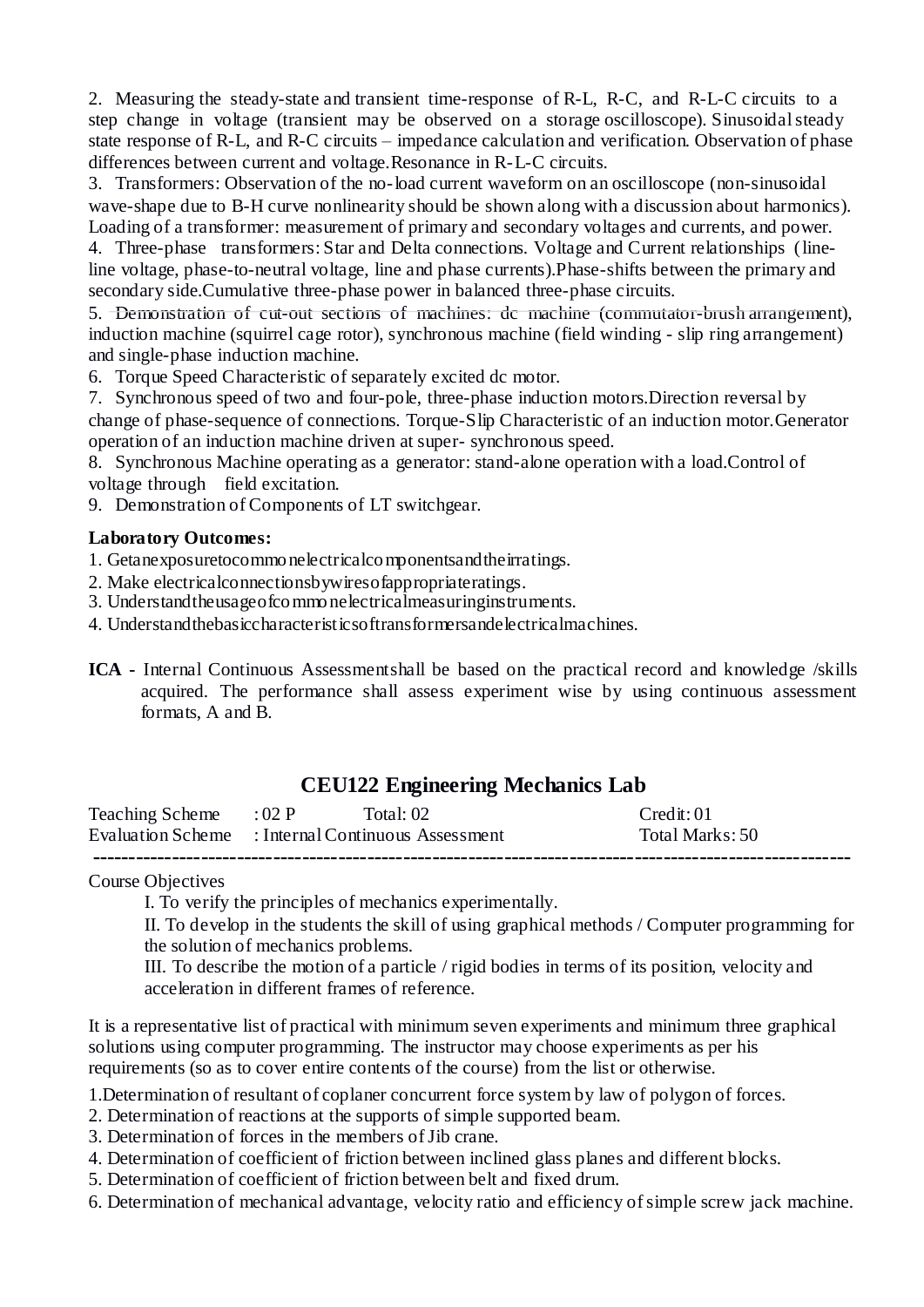7. Determination of mechanical advantage, velocity ratio and efficiency of machine. (Any one machine from differential wheel axle machine, single purchase crabs machine, double purchase crabs machine, worm and worm wheel machine)

- 8. Experiment on Coriolis acceleration
- 9. Determination of "g" by compound pendulum.
- 10. Determination of moment of inertia of flywheel.
- 11. Verification of Newton"s second law of motion by Fletcher"s trolley.
- 12. Demonstration of direct central impact
- 13. Verification of Virtual Work Principle
- 14. Determination of Beam Reactions of a compound beam
- 15. Motion curves for particles / rigid bodies.

## **Course Outcomes:**

After Completion of Course, the student will be able to

CEU122.1 To know when theory applies and when theory is limited by simplifying assumptions.

CEU122.2 identify reasons why actual measurements will differ from theoretical calculations.

CEU122.3 use the laboratory equipments correctly and safely to perform all experiments CEU122.4 verify the wide field of engineering mechanics in various engineering applications

## **SHU125 English Lab**

| Teaching Scheme: 02P                             | Total: 02. | $C$ redit:01    |
|--------------------------------------------------|------------|-----------------|
| Evaluation Scheme: Internal Continuous Assesment |            | Total Marks: 50 |
|                                                  |            |                 |

## **Oral Communication**

(This unit involves interactive practice sessions in Language Lab)

- 1. Listening Comprehension
- 2. Pronunciation, Intonation, Stress and Rhythm
- 3. Common Everyday Situations: Conversations and Dialogues
- 4. Communication at Workplace
- 5. Interviews
- 6. Formal Presentations

## **MEU121 Workshop Practice - I**

| Teaching Scheme: 02P                              | Total 02 | $C$ redit $\cdot$ 01 |  |
|---------------------------------------------------|----------|----------------------|--|
| Evaluation scheme: Internal Continuous Assessment |          | Total Marks: 50      |  |
|                                                   |          |                      |  |

## **Course Objectives:**

I. To develop skills to prepare carpentry job

II. To develop skills to prepare gas/arc welding job

III. To develop skills to prepare sheet metal job

IV. To develop skills to prepare black smithy job

V. To develop skills of constructing choke  $\&$  small transformer windings

VI. To develop skills of repairs & maintenance of domestic electrical appliances

VII. To understand different types of wirings & earthing methods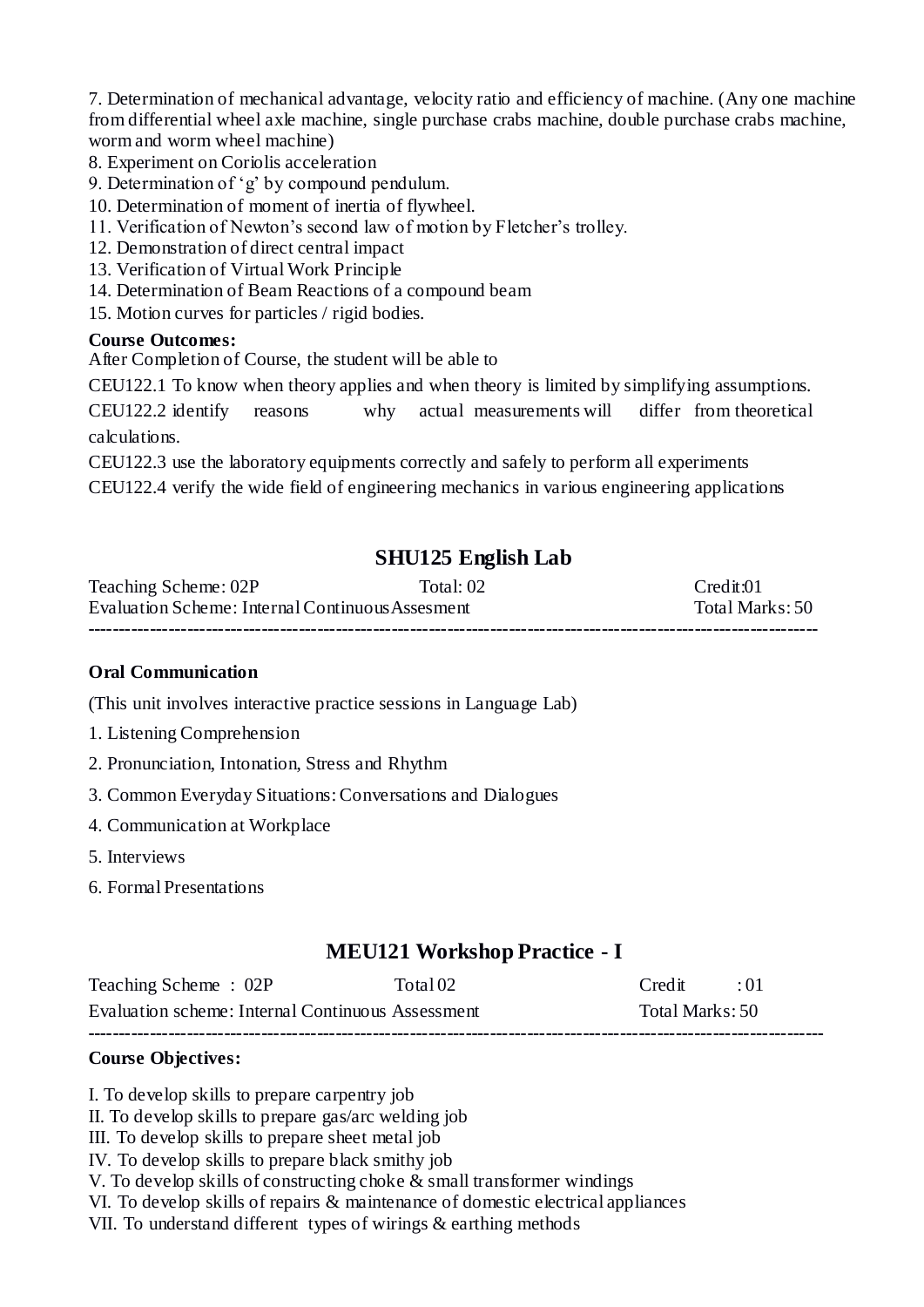VIII. To identify all parts of a Personal Computer IX. To assemble a Personal Computer

## **Group A**

**Carpentry:** Introduction to wood working, kinds of woods, hand tools & machines, Types of joints, wood turning, Pattern making, types of patterns, Pattern making tools.

One job on wood working joint and demonstration of pattern making on wood working lathe.

**Welding:** Introduction to various welding equipment and welding joints, Demonstration on Gas welding, Electric arc welding, Spot welding, Resistance welding and TIG/MIG welding One job on Arc welding

**Sheet metal:** Introduction to primary technology processes involving bending, punching and drawing, sheet metal tools and equipment, their uses, various sheet metal joints, surface development. One job on sheet metal joint

## **Group B**

**Smithy:** Introduction to various smithy tools and equipment, Introduction to forging operation, One job on upsetting, drawing down, flattening

**Electrical Workshop:** Transformer and choke winding; repair and maintenance of domestic appliances like mixture, grinder, iron, geyser, electric fan, tube light etc.; MCB, ELCB; Different types of wiring. One job on preparation of extension boards, tube light wiring etc.; demonstration of earthing **Computer Hardware Shop :** Introduction of Personal/ Micro Computers, PC Main Parts: CPU Box, Monitor & Peripherals, Inside CPU Box. Various terms used in computer memory. Floppy drives, HDD, CD, and SMPS. Identification of cables of computers; Installation of cards, devices and connecting cables

**The shops listed in Group A are common to students of all programs and the shops of Group B are allotted as shown below.**

| <b>Programme Name</b>         | <b>Group B</b>                     | <b>Group A</b>   |  |
|-------------------------------|------------------------------------|------------------|--|
| Civil Engg.                   | Smithy                             |                  |  |
| Mechanical Engg.              | Smithy                             | For all branches |  |
| Electrical Engg.              | Electrical Workshop                |                  |  |
| Electronics & TC Engg.        | Computer Hardware shop (Carpentry, |                  |  |
| Computer Science & Engg.      | Computer Hardware shop Welding,    | <b>Sheet</b>     |  |
| <b>Information Technology</b> | Computer Hardware shop Metal)      |                  |  |
| <b>Insrumentation Engg.</b>   | Electrical Workshop                |                  |  |

## **Course Outcomes:**

After completion of course students will be able to MEU123.1 Prepare a job on wood working joints MEU123.2 Prepare a job using welding operations MEU123.3 Prepare a sheet metal job MEU123.4 Prepare a job using smithy operation MEU123.5 Construct choke & small transformer MEU123.6 Perform repairs & maintenance of domestic electrical appliances MEU123.7 Assemble different types of wirings & carry out electrical earthing MEU123.8 Explain how a PC works, and understand the relationship between hardware and software MEU123.9 Install, configure, optimize and upgrade personal computers MEU123.10 Classify and explain the function of different computer hardware components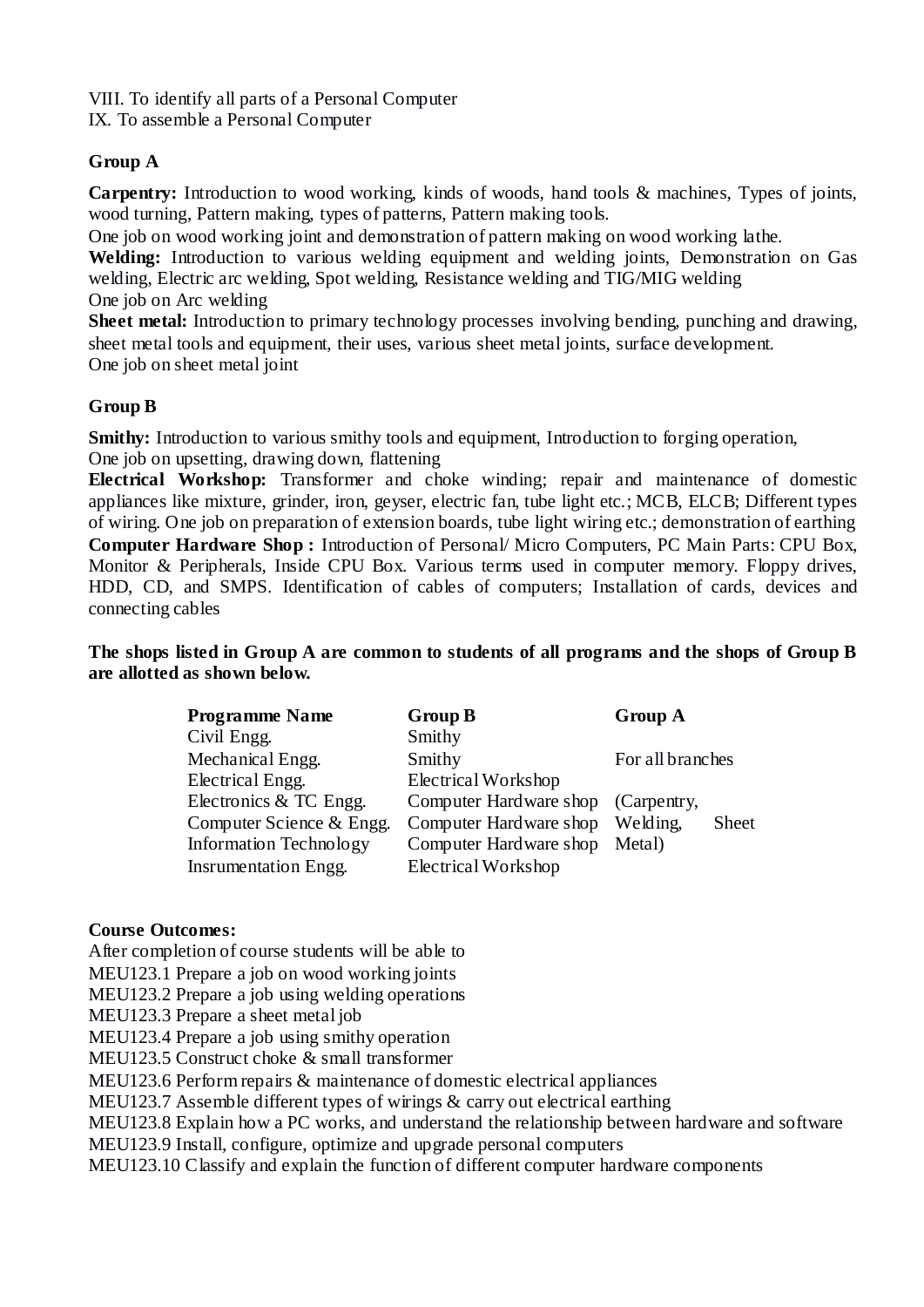## **SHU221 Chemistry**

Teaching Scheme: 04L<br>
Evaluation Scheme: MSE 30 + 10TA + 60ESE<br>
Total: 04<br>
Total Marks: 100 Evaluation Scheme: MSE  $30 + 10TA + 60ESE$ ESE Duration: 2 Hrs 30 min

**---------------------------------------------------------------------------------------------------------------------------**

**Spectroscopic techniques and applications:** Principles of spectroscopy, Instrumentation and Applications of Electronic spectroscopy. Fluorescence, AAS (Atomic absorption spe ctroscopy) and UV spectroscopy in medicine.

**Engineering Chemistry:** Water chemistry-Defination,Types of hardness and softening methods.Corrosion-Defination and mechanism. Composite material–Defination, Classification and Applications, Refractories-Defination, Requisites and Types

Periodic properties: Effective nuclear charge, penetration of orbitals, variations of s, p, d and f orbital energies of atoms in the periodic table, electronic configurations, atomic and ionic sizes, ionization energies, electron affinity and electronegativity, polarizability, oxidation states

**Stereochemistry:** Representations of 3 dimensional structures, configurations and symmetry and chirality, enantiomers, diastereomers, optical activity, absolute configurations and conformational analysis.

**Organic reactions and synthesis of a drug molecule:** Introduction to reactions involving substitution, addition, elimination, oxidation, reduction, Synthesis of a commonly used drug molecule.

**Use of free energy in chemical equilibria:** Thermodynamic functions: energy, entropy and free energy. Estimations of entropy and free energies. Free energy and emf. Cell potentials, the Nernst equation and applications. Acid base, oxidation reduction and solubility equilibria.

#### **Text Books:**

1. Chemistry: Principles and Applications, by M. J. Sienko and R. A. Plane

- 2. Fundamentals of Molecular Spectroscopy, by C. N. Banwell
- 3. Engineering Chemistry (NPTEL Web-book), by B. L. Tembe, Kamaluddin and M. S. Krishnan

4. Physical Chemistry, by P. W. Atkins

5. Organic Chemistry: Structure and Function by K. P. C. Volhardt and N. E. Schore, 5th Edition

#### **Reference Books:**

1. Organic Chemistry: Structure and Function by K. P. C. Volhardt and N. E. Schore, 5th Edition

## **SHU222 Integral Calculus and Differential Equations**

| Teaching Scheme : $03 L + 01T$ |                                             | Total 04 | Credit: 04       |
|--------------------------------|---------------------------------------------|----------|------------------|
|                                | Evaluation Scheme : 30 MSE + 10 TA + 60 ESE |          | Total marks: 100 |
| $ESE$ duration : 2 Hrs 30 min. |                                             |          |                  |
|                                |                                             |          |                  |

#### **Course Objectives:**

I. To familiarize the prospective engineers with techniques in multivariate integration.

II. To familiarize the techniques in ordinary differential equations.

III. It aims to equip the students to deal with advanced level of mathematics and applications that would be essential for their disciplines.

**Multiple Integration:** Double integrals (Cartesian & polar), Change of order of integration in double integrals, Change of variables (Cartesian to polar);Triple integrals, orthogonal curvilinear coordinates, Applications: areas and volumes, Centre of mass and Gravity (constant and variable densities).

#### **First order ordinary differential equations:**

Exact & non exact equations, linear and Bernoulli's equations, Equations not of first degree: equations solvable for p, equations solvable for y, equations solvable for x and Clairaut's type.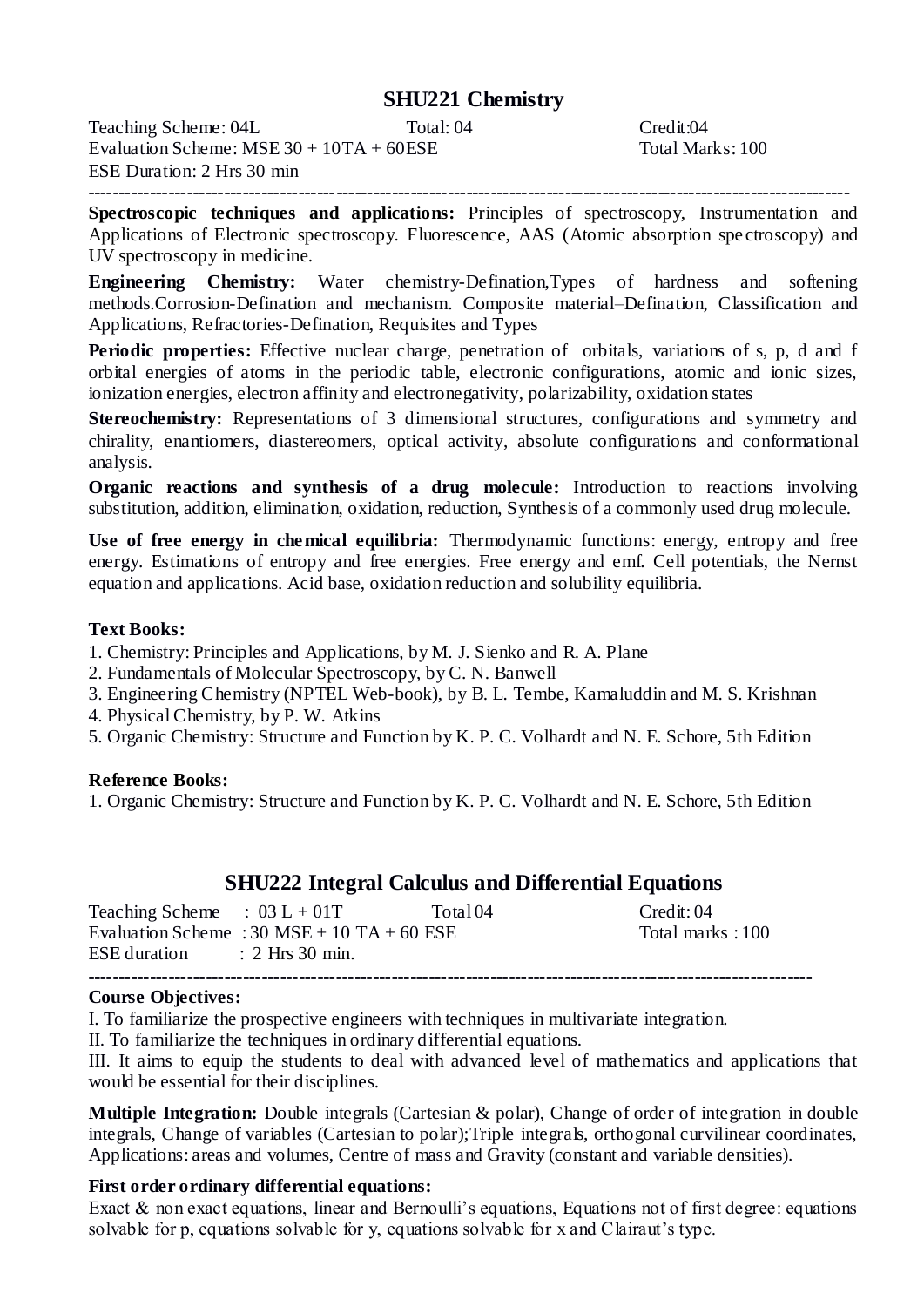## **Ordinary differential equations of higher orders:**

Linear differential equation with constant coefficient, Second order linear differential equations with variable coefficients; Cauchy-Euler equation, method of variation of parameters, Power series solutions; Legendre polynomials, Bessel functions of the first kind and their properties.

## **Numerical Methods:**

Solution of Algebraic and transcendental equations – Bisection method, Newton-Raphson method and Regula-Falsi method. Finite differences, Relation between operators, Interpolation using Newton"s forward and backward difference formulae. Interpolation with unequal intervals: Newton"s divided difference and Lagrange's formulae.

## **Text Books:**

- 1. Higher Engineering Mathematics, B. S. Grewal, 43<sup>th</sup> edition, Khanna publication, new Delhi 2013.
- 2. A text book of Applied Mathematics, P. N. Wartikar and J. N. Wartikar (Vol I and II), Pune Vidyarthi Griha Prakashan, Pune, 7<sup>th</sup>Edition, 2003.

## **Reference Books**:

1. Higher Engineering Mathematics, B. V. Ramana, Tata McGraw Hill Publications,2007.

2. Advanced Engineering Mathematics, H. K. Dass, S. Chand and Sons,12th edition, 2002.

3. A Text book of Engineering Mathematics, N.P.Bali, Manish Goyal, Laxmi Publications,7thedition 2007.

4. Advanced Engineering Mathematics, Erwin kreyszig, 9 Edition, John Wiley & Sons, 2006.

5. An Introduction to Ordinary Differential Equations, E. A. Coddington, Prentice Hall India, 1995.

6. Engineering Mathematics for first year, Veerarajan T.,Tata McGraw-Hill, New Delhi, 2008.

## **Course Outcomes:**

The students will able:

SHU222.1. to use the mathematical tools needed in evaluating multiple integrals and their usage. SHU222.2. to apply the effective tools of solutions of differential equations that model physical processes.

SHU222.3. to solve mathematical problems using numerical techniques

SHU222.4. to solve various engineering problems with the help of knowledge of differential equations with higher order.

## **CSU221 Programming for Problem Solving**

Teaching Scheme: 03 L Total-03 Credits: 03 Evaluation Scheme:  $MSE$  30 + 10 TA + 60 ESE Total Marks: 100 Duration of ESE: 2Hrs. 30min. **---------------------------------------------------------------------------------------------------------------------**

## **Course Objectives:**

I. To introduce basics of programming and develop logical thinking of students.

II. To help students understand how to model real world problems into the software

III. To implement mathematical statistical, applications into programming using C Language.

**Introduction to Programming:** Introduction to components of a computer system (disks, memory, processor, where a program is stored and executed, operating system, compilers etc.) Idea of Algorithm: steps to solve logical and numerical problems. Representation of Algorithm: Flowchart/Pseudocode with examples. From algorithms to programs; source code, variables (with data types) variables and memory locations, Syntax and Logical Errors in compilation, object and executable code, Arithmetic expressions and precedence, Conditional Branching and Loops ,Writing and evaluation of conditionals and consequent branching ,Iteration and loops **Arrays:** Arrays (1-D, 2-D), Character arrays and Strings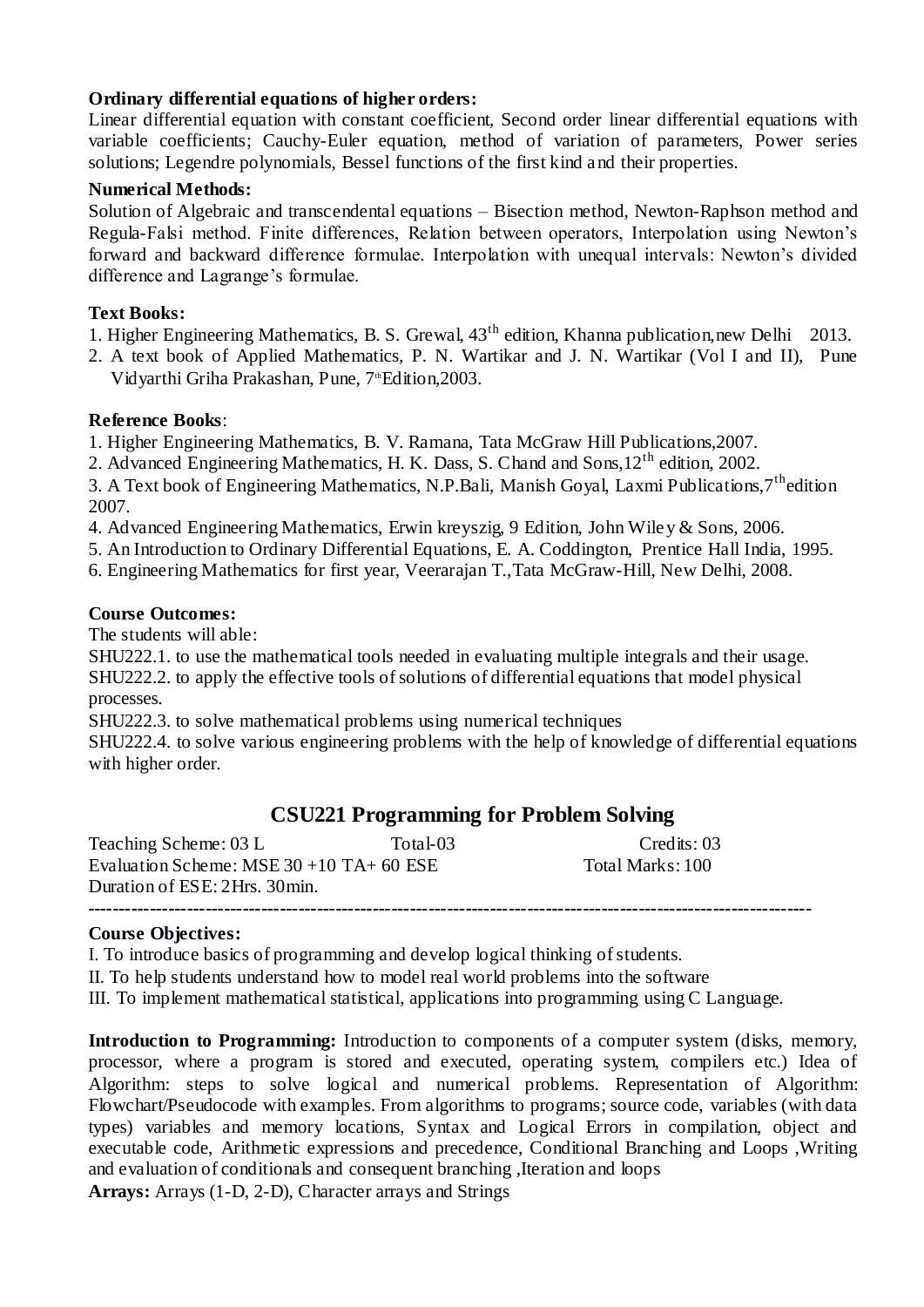**Basic Algorithms**: Searching, Basic Sorting Algorithms (Bubble, Insertion and Selection), Finding roots of equations, notion of order of complexity through example programs (no formal definition required)

**Function:** Functions (including using built in libraries), Parameter passing in functions, call by value, Passing arrays to functions: idea of call by reference

**Recursion:** Recursion, as a different way of solving problems. Example programs, such as Finding Factorial, Fibonacci series, Ackerman function etc. Quick sort or Merge sort.

**Structure :** Structures, Defining structures and Array of Structures

**Pointers**: Idea of pointers, Defining pointers, Use of Pointers in self-referential structures, notion of linked list (no implementation)

## **File handling**

#### **Text Books:**

1. Byron Gottfried, Schaum's Outline of Programming with C, McGraw-Hill

2. E. Balaguruswamy, Programming in ANSI C, Tata McGraw-Hill

#### **Reference Books**

1. Brian W. Kernighan and Dennis M. Ritchie, The C Programming Language, Prentice Hall of India

## **Course Outcomes**

The student will able to

CSU221.1formulate simple algorithms for arithmetic and logical problems and translate the algorithms to programs.

CSU221.2 implement conditional branching, iteration and recursion.

CSU221.3 use arrays, pointers and structures to formulate algorithms and programs.

CSU221.4 apply programming to solve matrix addition and multiplication problems and searching and sorting problems.

CSU221.5 apply programming to solve simple numerical method problems, namely rot finding of function, differentiation of function and simple integration.

## **MEU221 Engineering Graphics**

| Teaching Scheme : 02 L                                                 | Total 02 | $C_{\text{redit}}$ $\cdot$ 02 |  |
|------------------------------------------------------------------------|----------|-------------------------------|--|
| Evaluation Scheme : 30 MSE + 10 TA + 60 ESE<br>$ESE$ duration : 3 Hrs. |          | Total marks: 100              |  |
|                                                                        |          |                               |  |

#### **Course Objectives:**

I. To inculcate imagination and mental visualization capabilities for interpreting the geometrical details of common engineering objects.

II. To impart knowledge about principles/methods related to projections of one, two and three dimensional objects.

III. To develop in students, graphic skills for communication of concepts, ideas and design of engineering products and expose them to existing national standards related to technical drawings.

IV. To be able to read, understand and apply the knowledge of orthographic projections (production related features and instructions) in manufacturing industry, process industry and other allied engineering application.

V. To create the image of three dimensional figures with the help of isometric projections.

All projections in this course are restricted to First Quadrant only.

**Principles of Engineering Graphics** and their significance, usage of Drawing instruments, lettering, Different types of lines used in drawing practices, dimensioning, Introduction to scale i.e. full size, Reducing scale and enlarging scale.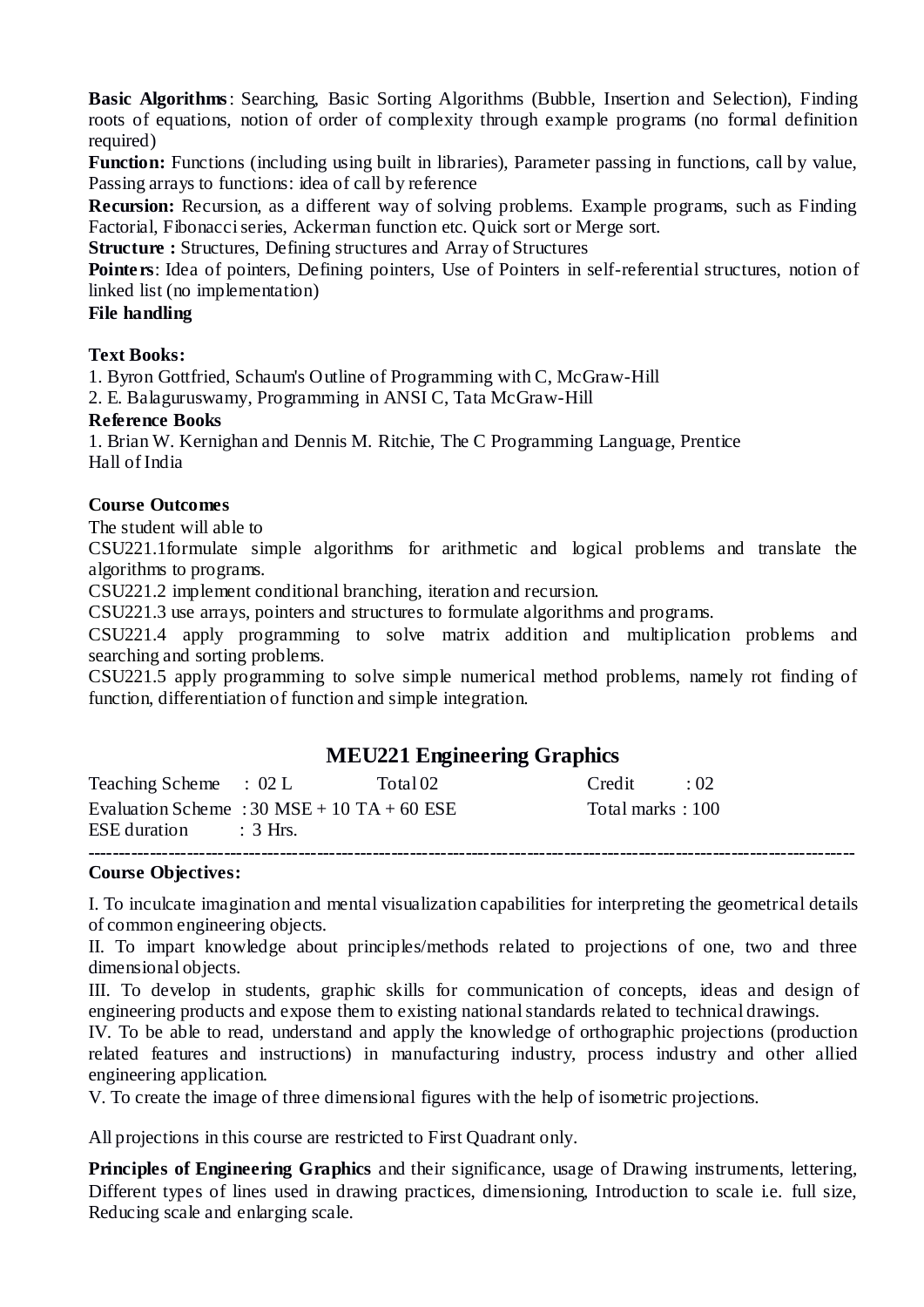**Conic sections** (No focus and directrix method); Cycloid, and Involute; Principles of Orthographic Projections, concepts of four quadrants and conventions used to represent methods of orthographic projection. Projections of Points and lines inclined to both planes (exclud ing applications of straight lines.)

**Projections of Planes**: Projection of planes when it is parallel to one & perpendicular to other reference plane, lying in reference plane, inclined to one & perpendicular to other reference plane, inclined to both reference planes. Auxiliary planes - Auxiliary Inclined Plane (AIP) and Auxiliary Vertical Plane (AVP), Use of Auxiliary Plane method for solving the problems.

**Projections of Solids**: cube, tetrahedron, prism, pyramid, cylinder and cone, projections of above solids when axis perpendicular to one of the reference planes, axis inclined to one & parallel to other reference plane, axis inclined to both the reference planes.

**Sections and Sectional Views of Right Angular Solids**: Section planes, sectional views, Draw the sectional orthographic views of geometrical solids like Cube, Tetrahedron, Prism, Cylinder, Pyramid, Cone cut by different section planes (when solid is in simple position, when axis is parallel to one  $\&$ inclined to other reference plane)

**Development of surfaces of Regular Solids** – Cube, Tetrahedron, Prism, Pyramid, Cylinder and Cone; (No reverse development)

**Isometric Projections**: Principles of Isometric projection – Isometric Scale, Isometric Views, Conventions; Isometric Views of Planes, Simple Solids; Conversion of Orthographic projections into Isometric Projections.

**Orthographic Projections**: Conversion of Pictorial views into Orthographic Projections.

**Overview of Computer Graphics**: Listing the computer technologies that impact on graphical communication, Demonstrating knowledge of the theory of CAD software [such as: The Menu System, Toolbars (Standard, Object Properties, Draw, Modify and Dimension), Drawing Area (Background, Crosshairs, Coordinate System), Dialog boxes and windows, Shortcut menus (Button Bars), The Command Line (where applicable), The Status Bar, Different methods of zoom as used in CAD, Select and erase objects; consisting of set up of the drawing page and the printer, including scale settings, Setting up of units and drawing limits; ISO and ANSI standards for coordinate dimensioning and tolerance; Orthographic constraints, Snap to objects manually and automatically; Producing drawings by using various coordinate input entry methods to draw straight lines, Applying various ways of drawing circles; applying dimensions to objects, applying annotations to drawings; Setting up and use of Layers, layers to create drawings, Create, edit and use customized layers; Changing line lengths through modifying existing lines (extend/lengthen); Printing documents to paper using the print command;

**Course Outcomes**: After completion of course, student will be able to

1.Get acquainted with principles of engineering drawing

- 2.Practice standard conventions to prepare engineering drawings
- 3. Visualize the geometry and shape of the products
- 4. Translate the geometrical information of engineering objects into engineering drawings
- 5. Use computer aided drafting/solid modeling software

## **Text Book:**

- 1. Bhatt N.D., Panchal V.M. & Ingle P.R., (2014), Engineering Drawing, Charotar Publishing House
- 2. Shah, M.B. & Rana B.C. (2008), Engineering Drawing and Computer Graphics, Pearson Education
- 3. D.N. Johle, Engineering Drawing, Tata Megraw-hill publishing Co. Ltd
- 4. Narayana, K.L. & P Kannaiah (2008), Text book on Engineering Drawing, Scitech Publishers
- 5. (Corresponding set of) CAD Software Theory and User Manuals.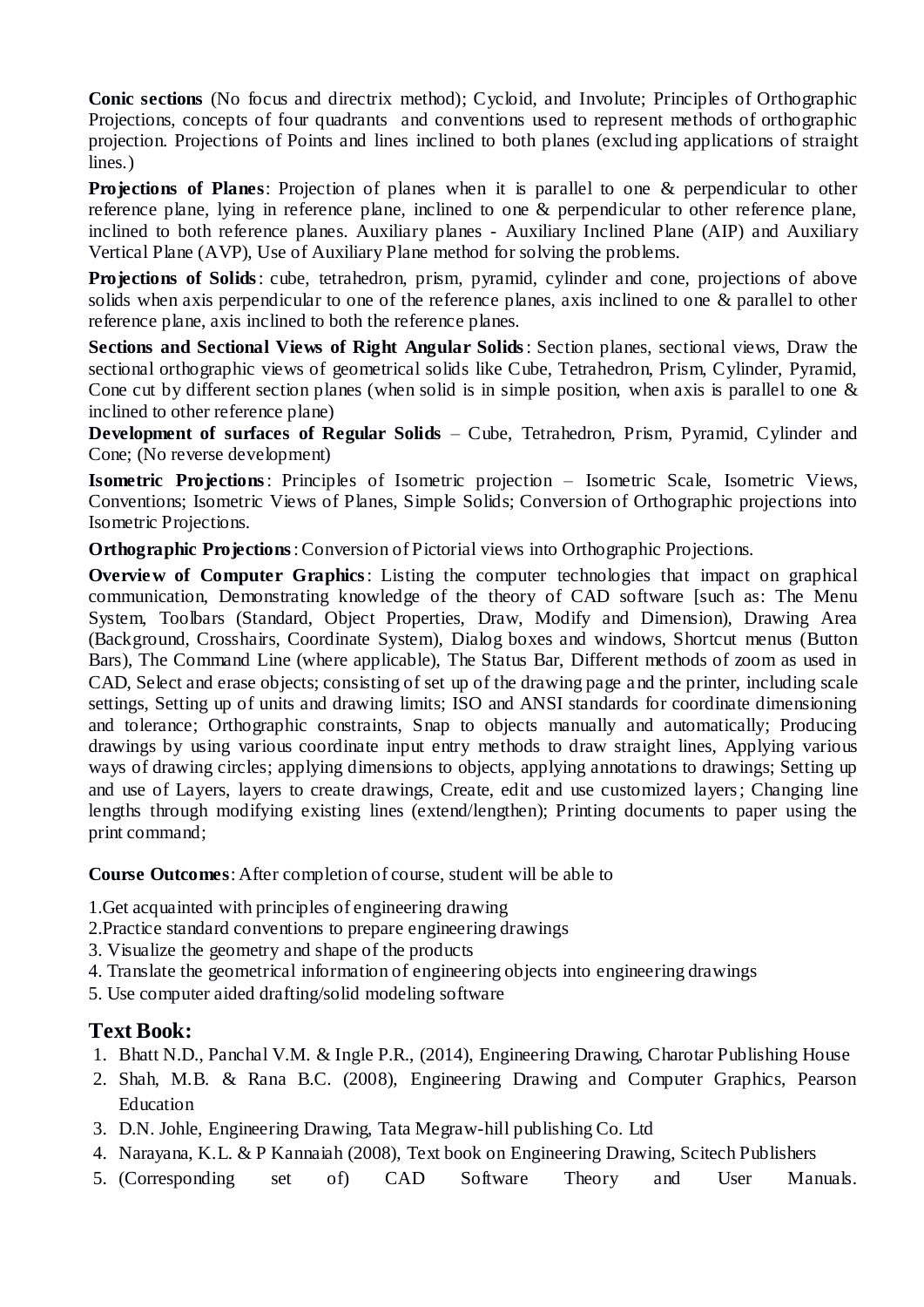## **MEU 222 BASIC MECHANICAL ENGINEERING**

Teaching Scheme: 02 L Total = 02 Credit: 02 Evaluation Scheme:  $30 \text{ MSE} + 10 \text{ TA} + 60 \text{ ESE}$  Total Marks:  $100$ Duration of ESE: 2 hrs. 30 min.

## **Course Objective:\**

I. To demonstrate basic concepts of thermodynamics.

II. To get conversant with basics of heat transfer, refrigeration, internal combustion engines, machine element and machine tools

-------------------------------------------------------------------------------------------------------------------------

**Thermodynamics** Thermodynamic work, p-dV work in various processes, p-V representation of various thermodynamic processes and cycles Ideal gas equations, Properties of pure substance, Statements of I and II laws of thermodynamics and their applications in Mechanical Engineering. Carnot cycle for Heat engine, Refrigerator and Heat pump.

**Energy conversion devices** (Theoretical study using schematic diagrams only) Package Boiler, Turbine(Impulse & Reaction turbine, Gas turbine, Hydraulic turbines), Working principle and applications of Reciprocating I.C. engines, Air motor. Reciprocating pumps (single acting & double acting), reciprocating compressor, rotary compressors, fans, blowers, Study of household refrigerator, window air conditioner, split air conditioner Ratings and selection criteria of above devices. Refrigerants and their impact on environment.

**Heat Transfer** Statement and explanation of Fourier's law of heat conduction, Newton; law of cooling, Stefan Boltzmann"s law. Conducting and insulating materials and their properties. Selection of heat sink and heat source. Power Plants (Description with Block Diagrams) Thermal, Hydroelectric, Nuclear and Solar-Wind Hybrid Power Plants.

**Machine elements:** Power transmission shafts, axles, keys, bush and ball bearings, Flywheel and Governors. Power Transmission Devices Types of Belts and belt drives, Chain drive, Types of gears, Types of Couplings, friction clutch (cone and single plate), brakes (types and applications only) Applications of these devices. Mechanisms:.(Descriptive treatment only) Slider crank mechanism, Four bar chain mechanism, List of various inversions of Four bar chain mechanism, Geneva mechanism, Ratchet and Paul mechanism

**Materials Used in Engineering and their Applications Metals** – Ferrous and Non-Ferrous, Nonmetallic materials, Material selection criteria Design considerations Steps in Design Introduction to manufacturing processes and Their Applications: Casting, Sheet metal forming, Sheet metal cutting, Forging, Fabrication, Metal joining processes.

**Machine Tools** (Basic elements, Working principle and types of operations) Lathe Machine – Centre Lathe Drilling Machine – Study of Pillar drilling machine Introduction to NC and CNC machines Grinding machine, Power saw, Milling Machine.

## **Text Books:**

- 1. P. K Nag "Thermodynamics", Tata McGraw-Hill Publishing Co. Ltd
- 2. Hajra-Chaudhari " Workshop Technology"

## **Reference Books:**

- 1. Yunus A. Cengel and Boles," Thermodynamics",Tata McGraw-Hill Publishing Co. Ltd
- 2. Arora and Domkunwar, "Thermal Engineering", Dhanpat Rai and Sons.
- 3. R. K. Rajput, "Heat transfer", S Chand Publication, Delhi.
- 4. V. B. Bhandari "Design of Machine Elements" Tata McGraw-Hill Publishing Co. Ltd

## **Course Outcomes:**

At the end of the course: Students will be able apply the basics of Mechanical Engineering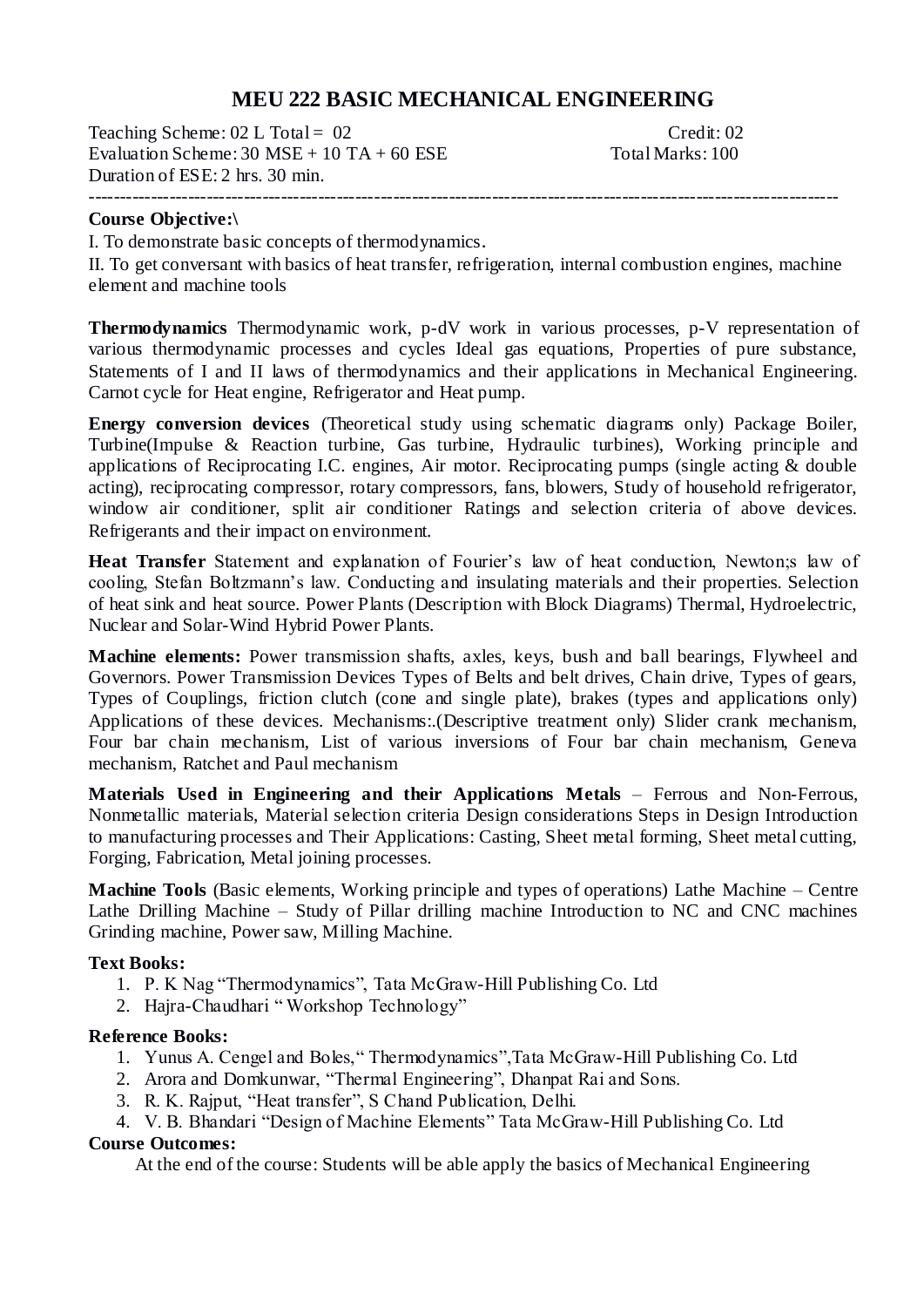## **SHU223 Chemistry Lab**

Teaching Scheme: 02P Total: 02 Credit: 1 Evaluation Scheme: Internal ContinuousAssesment Total Marks: 50

---------------------------------------------------------------------------------------------------------------------

Following is the representative list of experiments. Minimum eight experiments are to be performed

## **List of experiments:**

- 1. Determination of surface tension and viscosity
- 2. Thin layer chromatography
- 3. Ion exchange column for removal of hardness of water
- 4. Determination of chloride content of water
- 5. Colligative properties using freezing point depression
- 6. Determination of the rate constant of a reaction
- 7. Synthesis of a polymer/drug
- 8. Saponification/acid value of an oil
- 9. Chemical analysis of a salt
- 10. Determination of the partition coefficient of a substance between two immiscible
- 11. liquids Adsorption of acetic acid by charcoal.
- 12. Determination of cell constant and conductance of solutions
- 13. Potentiometry determination of redox potentials and emfs

## **CSU222 Programming for Problem Solving Lab**

| Teaching Scheme: 04P                              | Total 04 | Credit          | $\cdot$ 02 |
|---------------------------------------------------|----------|-----------------|------------|
| Evaluation scheme: Internal Continuous Assessment |          | Total Marks: 50 |            |
|                                                   |          |                 |            |

## **Course Objectives:**

I. To introduce basics of programming and develop logical thinking of students.

II. To help students understand how to model real world problems into the software

III. To implement mathematical statistical, applications into programming using C Language.

The sample list of programs is given below. This list can be used as guideline for problem statements but the scope of the laboratory should not be limited to the same. Aim of the list is to inform about minimum expected outcomes.

[The laboratory should be preceded or followed by a tutorial to explain the approach or algorithm to be implemented for the problem given.]

Tutorial 1: Problem solving using computers: Lab1: Familiarization with programming environment Tutorial 2: Variable types and type conversions: Lab 2: Simple computational problems using arithmetic expressions Tutorial 3: Branching and logical expressions: Lab 3: Problems involving if-then-else structures Tutorial 4: Loops, while and for loops: Lab 4: Iterative problems e.g., sum of series Tutorial 5: 1D Arrays: searching, sorting: Lab 5: 1D Array manipulation Tutorial 6: 2D arrays and Strings Lab 6: Matrix problems, String operations Tutorial 7: Functions, call by value: Lab 7: Simple functions Tutorial 8 &9: Numerical methods (Root finding, numerical differentiation, numerical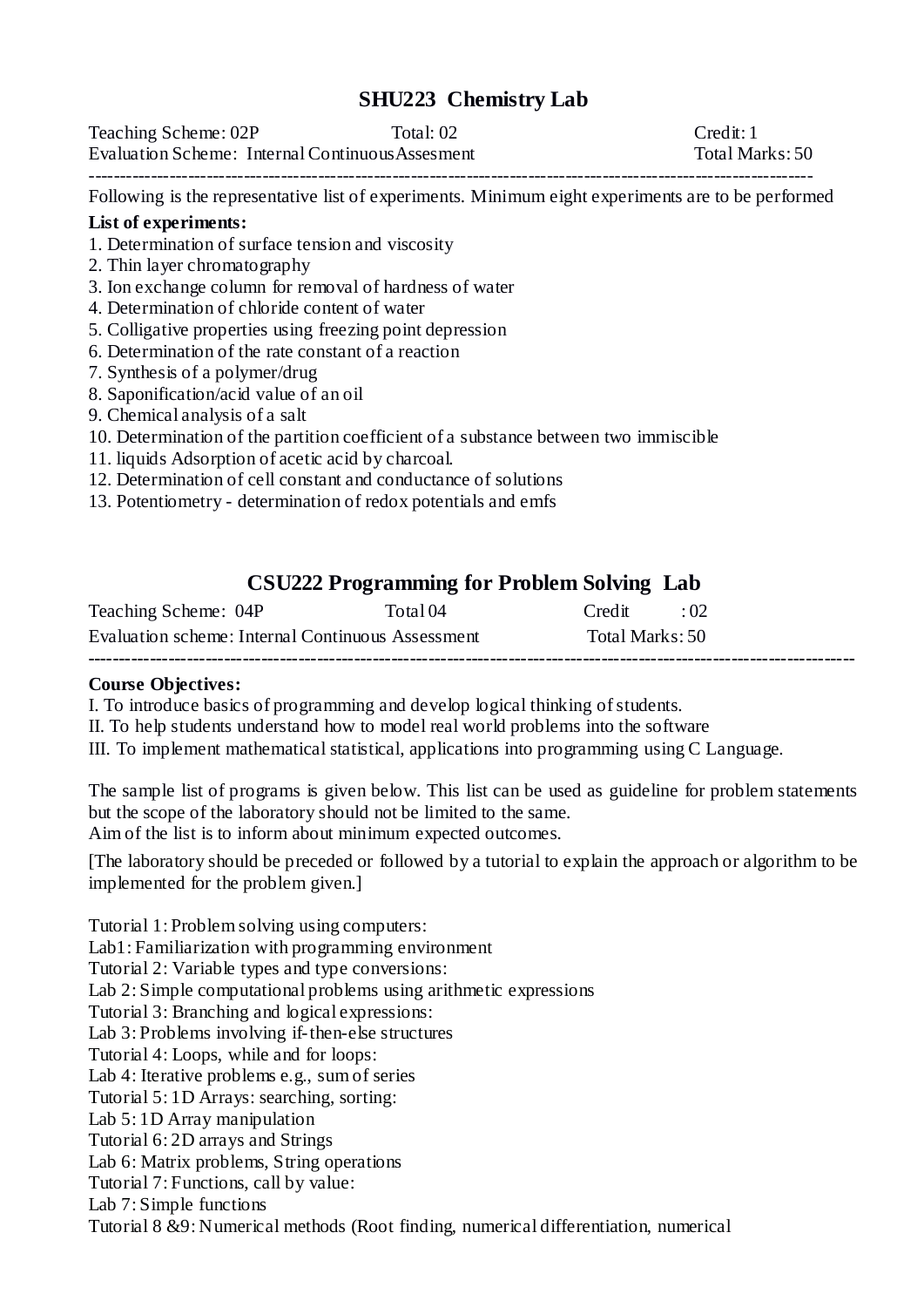integration): Lab 8 and 9: Programming for solving Numerical methods problems Tutorial 10: Recursion, structure of recursive calls Lab 10: Recursive functions Tutorial 11: Pointers, structures and dynamic memory allocation Lab 11: Pointers and structures Tutorial 12: File handling: Lab 12: File operations

## **Laboratory Outcomes**

The student will able to CSU222.1 formulate the algorithms for simple problems and translate given algorithms to a working and correct program CSU222.2 correct syntax errors as reported by the compilers CSU222.3 write iterative as well as recursive programs CSU222.4 represent data in arrays, strings and structures and manipulate them through a program CSU222.5 declare pointers of different types and use them in defining self-referential structures. CSU222.6 create, read and write to and from simple text files.

## **MEU223 Engineering Graphics Lab**

| Teaching Scheme : 04P                             | Total 04 | Credit          | $\cdot$ (12) |
|---------------------------------------------------|----------|-----------------|--------------|
| Evaluation scheme: Internal Continuous Assessment |          | Total Marks: 50 |              |

**----------------------------------------------------------------------------------------------------------------**

## **Course Objectives:**

- I. To inculcate imagination and mental visualization capabilities to read, interpret and construct basic geometrical details of common engineering objects using geometrical instruments as well as graphics software
- II. To develop graphical skills related to projections of one, two and three dimensional objects/engineering products
- III. To expose them to existing national standards related to technical drawings
- IV. To apply the knowledge of orthographic projections (production related features and instructions) in manufacturing industry, process industry and other allied engineering application
- V. To create the image of three dimensional figures with the help of isometric projections
- VI. To develop capability of computer-aided drawing in engineering area using Solid Modelling software

Half imperial (A2-594 mm X 420mm) sheets are to be drawn from the list shown below.

- 1) Various Engineering Curves (Four Problems)
- 2) Projections of Lines (Four Problems)
- 3) Projections of Planes (Four Problems)
- 4) Projections of Solids (Four Problems)
- 5) Projections of Sections of Solids (Two Problems)
- 6) Development of Surfaces (Two Problems)
- 7) Orthographic Projections (Two problems on sheet and two problems using CAD software)

8) Isometric drawing and Isometric projections (Two problems on sheet and two problems using CAD software)

- **Course Outcomes**: After completion of course, student will be able to:-
- 1 Apply the standard conventions and practices of engineering drawing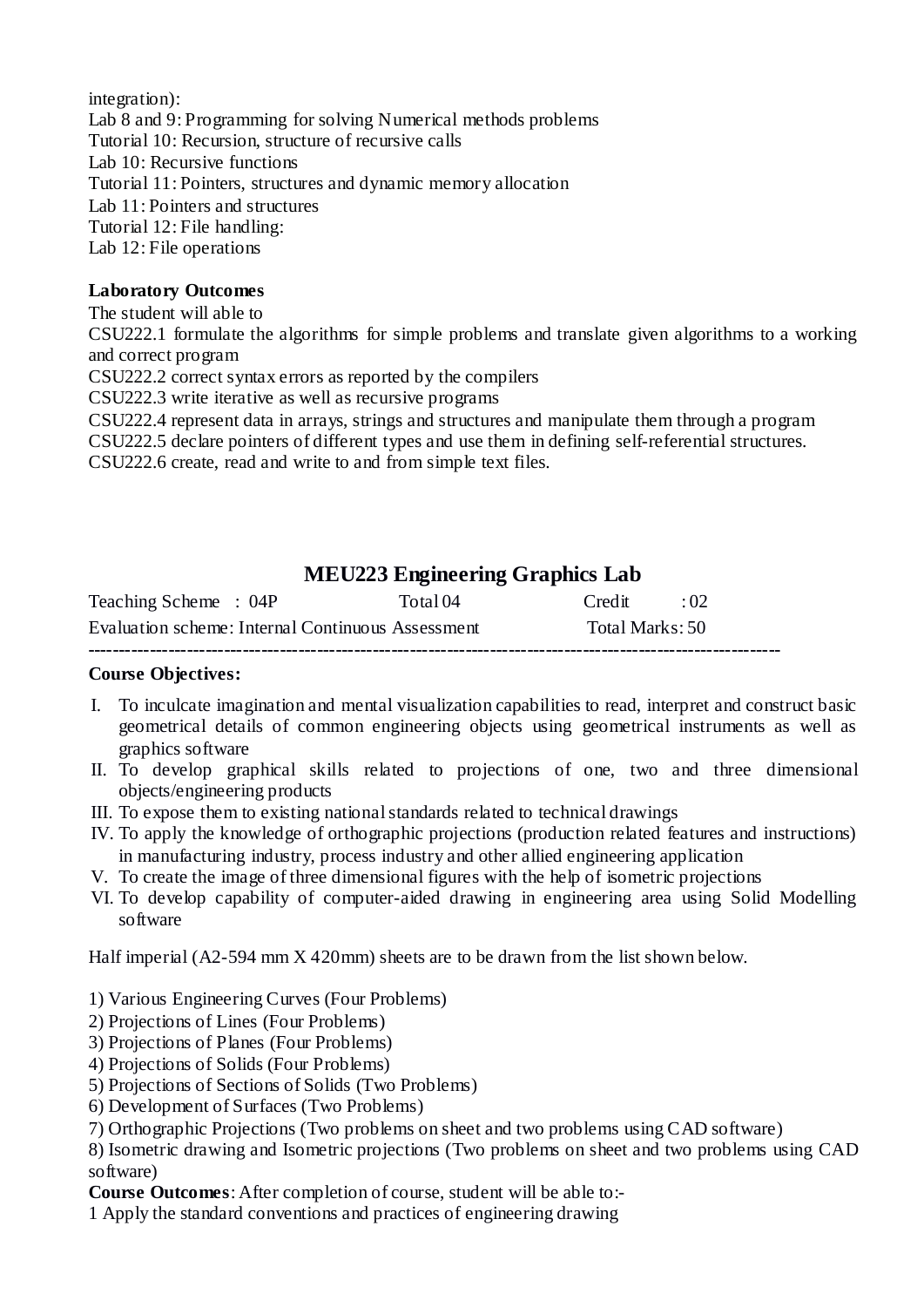2 Construct representative drawings of one, two and three dimensional objects/engineering products with geometric details

- 3 Translate the geometrical information of engineering objects into engineering drawings
- 4 Draw orthographic projections of lines, planes and solids
- 5 Prepare sectional and isometric views of simple solids
- 6 Use computer aided drafting/solid modeling software.

## **MEU224 Workshop Practice - II**

| Evaluation scheme: Internal Continuous Assessment |          | Total Marks: 50 |            |
|---------------------------------------------------|----------|-----------------|------------|
| Teaching Scheme: 02P                              | Total 02 | Credit          | $\cdot$ 01 |

## **Course Objectives:**

I. To prepare a mould and jobs using casting operation

- II. To operate various machines like Lathe, shaper, milling, Drilling machines etc.
- III. To prepare a job using various machining operations
- IV. To explain the operation of CNC machine
- V. To make the students well versed with basic electronic components and PCB designing rules

VI. To learn processes etching, printing, drilling, soldering, testing soldering of electronic components VII. To be able to set, operate and use survey instruments for Civil Engineering layout.

VIII. To be able to get acquainted with procedure of bar bending, detailing of reinforcements for various structural element

IX. To introduce students with different type of masonry works

## **Group A**

Fitting: Introduction to types of Fits, concepts of interchangeability, different fitting tools & their use, different measuring tools, datum selection, location layout, marking, cutting, shearing, chipping, sizing of metals, drilling and tapping. One job involving fitting to size, male-female fitting with drilling and tapping.

**Moulding & Casting:** Introduction to moulding tools and equipments; One job on preparation of mould, Demonstration of casting process

**Pipe fitting & joints:** Introduction to different types of pipefitting and joints; Demonstration of pipe threading and pipe fitting; one job on pipe threading

## **Group B**

**Machining processes:** Demonstration covering the basic operation on Lathe, Shaper, Drilling and Milling machines, One job on lathe machine covering Turning, Taper Turning and Threading operations, Introduction to CNC operated machines

**Electronics Workshop:** PCB making, soldering, testing and desoldering of a simple electronic circuit; probe making. One job on above

**Civil workshop:** Introduction to auto level and theodolite for simple layouts, reinforcement bar bending and tieing, different bonds for brick masonry; preparation of concrete; layout of simple plan, pipe joints making, use of total station, various reinforcement detailing; one job on above